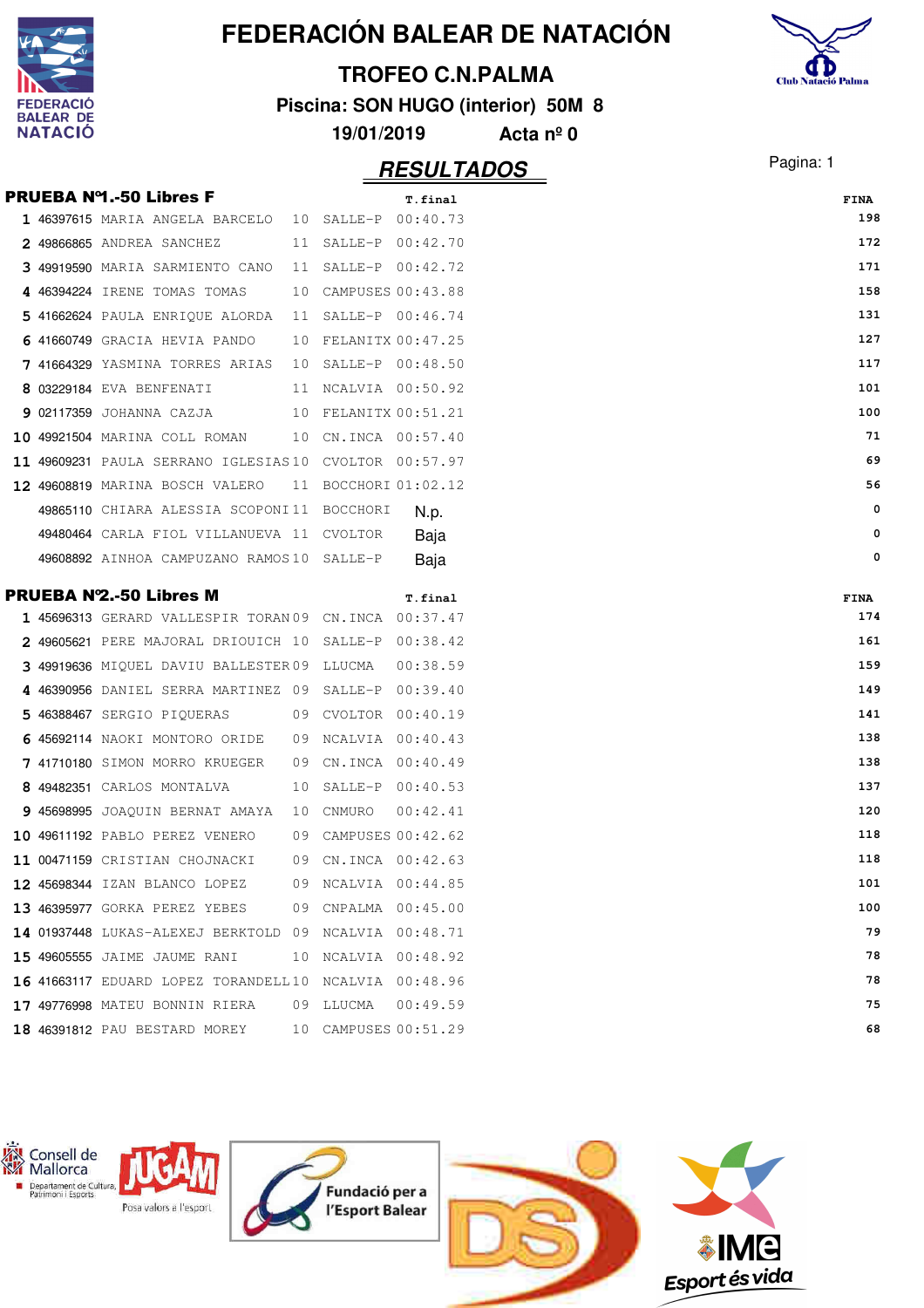|     |                          |                                                       |    |                      |                         | FEDERACIÓN BALEAR DE NATACIÓN      |                           |
|-----|--------------------------|-------------------------------------------------------|----|----------------------|-------------------------|------------------------------------|---------------------------|
|     |                          |                                                       |    |                      | <b>TROFEO C.N.PALMA</b> |                                    | <b>Club Natació Palma</b> |
|     | <b>ERACIO</b>            |                                                       |    |                      |                         | Piscina: SON HUGO (interior) 50M 8 |                           |
|     | <b>EAR DE</b><br>NATACIO |                                                       |    | 19/01/2019           |                         | Acta $n^{\circ}$ 0                 |                           |
|     |                          |                                                       |    |                      |                         |                                    | Pagina: 2                 |
|     |                          |                                                       |    |                      | <b>RESULTADOS</b>       |                                    |                           |
|     |                          | <b>PRUEBA Nº2.-50 Libres M</b>                        |    |                      | T.final                 |                                    | <b>FINA</b>               |
|     |                          | 19 49611193 PEDRO PEREZ VENERO                        | 10 |                      | CAMPUSES 00:51.58       |                                    | 67                        |
| 20. |                          | 46390805 ANGEL MONTALA SUAZO                          | 10 |                      | CAMPUSES 00:53.31       |                                    | 60                        |
|     |                          | 21 41658809 FERNANDO SEGRERA                          | 09 |                      | FELANITX 00:54.10       |                                    | 58                        |
|     |                          | 22 49776105 EKTOR CUESTA JIMENEZ                      | 09 |                      | CAMPUSES 00:54.11       |                                    | 58                        |
|     |                          | 49480674 MADOC O'CONNOR OLIVER 10                     |    | CAMPUSES             | Baja                    |                                    | 0                         |
|     |                          | 49613385 ALBERT FONT RUA                              | 09 | CAMPUSES             | Baja                    |                                    | 0                         |
|     |                          | 45370888 ADRIA CAMPS MARROIG                          | 09 | <b>NCALVIA</b>       | Baja                    |                                    | 0                         |
|     |                          | 32737364 IAN SUAREZ OUIZA                             | 10 | SALLE-P              | Baja                    |                                    | 0                         |
|     |                          | 46389994 JOAN TOMAS JUNCOSA                           | 10 | SALLE-P              | Baja                    |                                    | 0                         |
|     |                          | 46391527 VICTOR VAZQUEZ ANDRES 10                     |    | SALLE-P              | Baja                    |                                    | 0                         |
|     |                          | <b>PRUEBA Nº3.-50 Braza F</b>                         |    |                      | T.final                 |                                    | <b>FINA</b>               |
|     |                          | 1 49612169 JULIA POCOVI                               | 11 |                      | CNPALMA 00:55.45        |                                    | 149                       |
|     |                          | 2 49605104 MARTINA LOPEZ BAUZA                        | 10 |                      | CVOLTOR 00:55.83        |                                    | 146                       |
|     |                          | 46396883 DANIELA BLAS HERNANDEZ 11                    |    |                      | CVOLTOR 00:56.70        |                                    | 139                       |
|     |                          | 49610886 AZAHARA LLOMPART                             | 10 |                      | CNPALMA 00:57.26        |                                    | 135                       |
|     |                          | 03764793 LIUDMILA LABUTINA                            |    | 10 FELANITX 00:57.27 |                         |                                    | 135                       |
|     |                          | 6 02117380 EMILY CZAJA                                |    | 10 FELANITX 00:58.80 |                         |                                    | 125                       |
|     |                          | <b>7 49481146</b> AINA BAUZA LLANA                    |    | 10 FELANITX 01:00.90 |                         |                                    | 113                       |
|     |                          | 49609518 MARIA VERGER SALVADOR 11                     |    |                      | CNPALMA 01:00.91        |                                    | 112                       |
|     |                          | 9 49610392 ISABEL BERGAS COMAS                        | 10 |                      | SALLE-P 01:01.94        |                                    | 107                       |
|     |                          | 01801769 GEMMA LOVRINCEVICH 10 CVOLTOR                |    |                      | Desc                    |                                    | 0                         |
|     |                          | <b>PRUEBA Nº4.-50 Braza M</b>                         |    |                      | T.final                 |                                    | FINA                      |
|     |                          | 1 41661630 JORDI COMAS ANDREO 09 CN.INCA 00:45.98     |    |                      |                         |                                    | 180                       |
|     |                          | 2 41693223 JORDI GRIMALT OBRADOR 09 FELANITX 00:52.69 |    |                      |                         |                                    | 119                       |
|     |                          | 3 46389514 ANTONIO VERGER                             |    | 10 CNPALMA 00:54.28  |                         |                                    | 109                       |
|     |                          | 4 49612767 LLORENÇ CLADERA LOPEZ 10 CVOLTOR 01:00.76  |    |                      |                         |                                    | 78                        |
|     |                          | 5 41664015 IKER FERNANDEZ ROZALEN10 CVOLTOR 01:03.56  |    |                      |                         |                                    | 68                        |
|     |                          | 6 49480144 ALEJANDRO LOPEZ SERRA 10 CVOLTOR 01:03.80  |    |                      |                         |                                    | 67                        |
|     |                          | 41664946 QUIM GUASP BERGA                             |    | 10 SALLE-P           | Desc                    |                                    | 0                         |
|     |                          | 41664947 JOAN GUASP BERGA                             |    | 10 SALLE-P           | Desc                    |                                    | 0                         |
|     |                          | 41663967 IGNACIO MARTIN                               |    | 09 CNPALMA           | N.p.                    |                                    | 0                         |
|     |                          | 45693610 PAU MATEU ALVAREZ                            |    | 09 CNPALMA           | Baja                    |                                    | 0                         |
|     |                          |                                                       |    |                      |                         |                                    |                           |

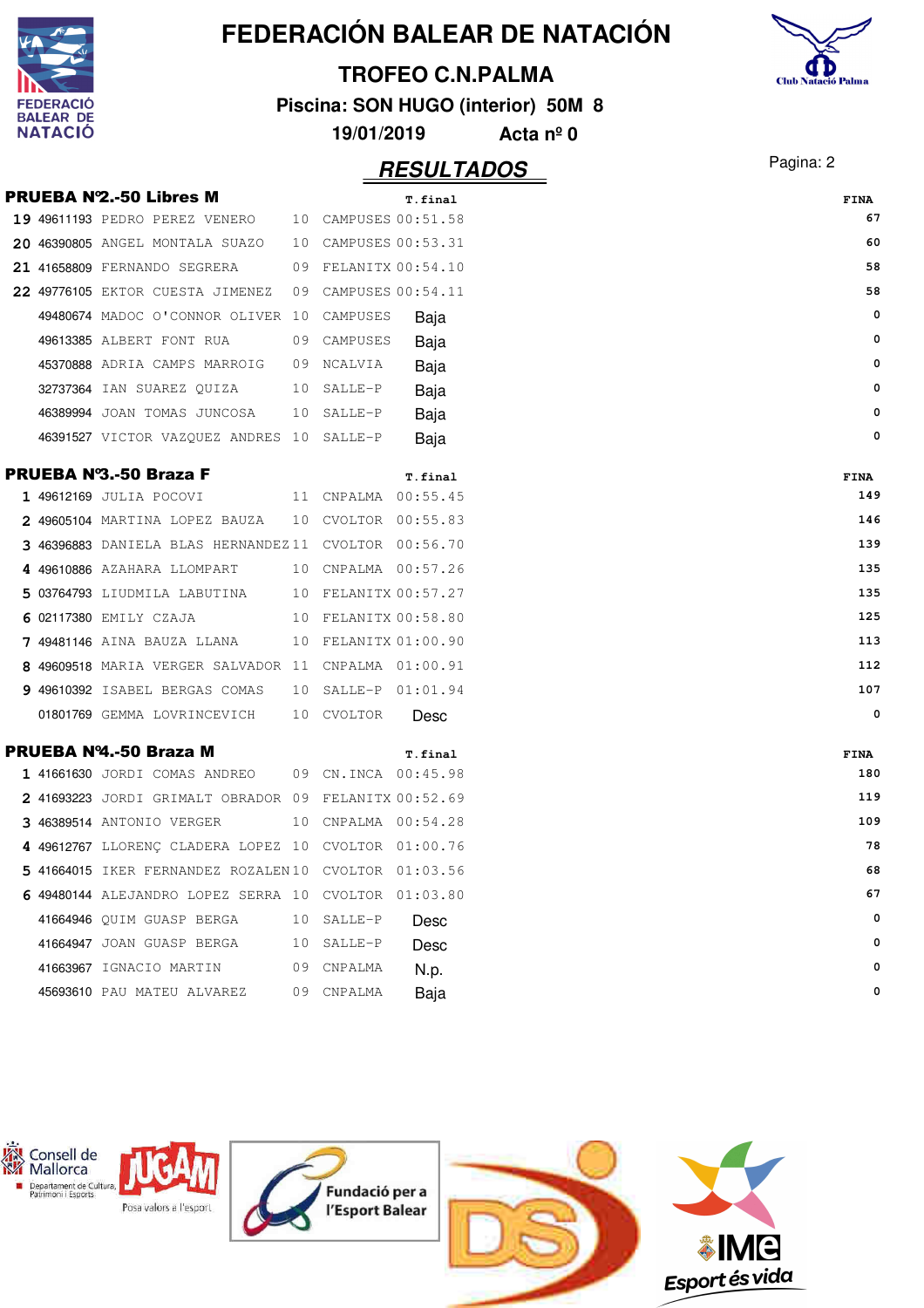|                                    |                                                        |    |            |                             | FEDERACIÓN BALEAR DE NATACIÓN      |                           |
|------------------------------------|--------------------------------------------------------|----|------------|-----------------------------|------------------------------------|---------------------------|
|                                    |                                                        |    |            | <b>TROFEO C.N.PALMA</b>     |                                    |                           |
| <b>DERACIO</b>                     |                                                        |    |            |                             | Piscina: SON HUGO (interior) 50M 8 | <b>Club Natació Palma</b> |
| <b>BALEAR DE</b><br><b>NATACIO</b> |                                                        |    | 19/01/2019 |                             | Acta $n^{\circ}$ 0                 |                           |
|                                    |                                                        |    |            | <b>RESULTADOS</b>           |                                    | Pagina: 3                 |
|                                    | <b>PRUEBA N'S.-50 Espalda F</b>                        |    |            |                             |                                    |                           |
|                                    | 1 49771294 LAURA GIMENEZ GOMEZ                         | 10 |            | T.final<br>CNPALMA 00:52.66 |                                    | <b>FINA</b><br>136        |
|                                    | 2 54622923 VIVIANA BLAS STÜDE                          | 11 |            | CNPALMA  00:54.14           |                                    | 125                       |
|                                    | 3 49868806 CECILIA NOCERAS                             | 10 |            | CN.INCA 00:55.63            |                                    | 115                       |
|                                    | 4 41662210 ARIADNA ROSSELLO                            |    |            | 11 CNPALMA 00:56.82         |                                    | 108                       |
|                                    | 5 49605845 PAULA SILLERO                               | 10 |            | CVOLTOR 01:00.78            |                                    | 88                        |
|                                    | 6 49607849 RUT MOLINA MOLL                             |    |            | 10 CNPALMA 01:01.71         |                                    | 84                        |
|                                    | 54623315 MARTINA GARCIA PROHENS 10 CNPALMA             |    |            | Baja                        |                                    | 0                         |
|                                    | <b>PRUEBA N'6.-50 Espalda M</b>                        |    |            | T.final                     |                                    | <b>FINA</b>               |
|                                    | 1 49864618 LUCA CAÑADILLAS                             |    |            | 09 CNPALMA 00:44.97         |                                    | 153                       |
|                                    | 2 41662088 JOEL REBASSA ORIOLA                         | 09 |            | CN.INCA 00:46.76            |                                    | 136                       |
|                                    | 3 45611078 JOAN COLL ESPINOSA                          |    |            | 09 CNPALMA 00:49.42         |                                    | 115                       |
|                                    | <b>PRUEBA Nº7.-50 Mariposa F</b>                       |    |            | T.final                     |                                    | <b>FINA</b>               |
|                                    | 1 46393247 OLIMPIA BESALDUCH                           |    |            | 10 CNPALMA 00:43.84         |                                    | 173                       |
|                                    | <b>PRUEBA Nº8.-50 Mariposa M</b>                       |    |            | T.final                     |                                    | <b>FINA</b>               |
|                                    | 1 45193431 TRISTAN SANTOS                              |    |            | 09 CNPALMA 00:41.29         |                                    | 160                       |
|                                    | 2 45692293 ALEJANDRO RODRIGUEZ                         | 09 |            | CNPALMA  00:55.03           |                                    | 68                        |
|                                    | 3 55088597 KEVIN POL MATA                              |    |            | 09 MASTBAL 00:55.53         |                                    | 66                        |
|                                    | 4 49613168 MANUEL FLORIT CASTILLO09 CVOLTOR 00:56.18   |    |            |                             |                                    | 64                        |
|                                    | 5 49925442 PHILIP VILI GRIGOROV                        |    |            | 10 CNPALMA 00:58.47         |                                    | 56                        |
|                                    | 49480824 ALEJANDRO ARBOS GOMEZ 09 CVOLTOR              |    |            | Desc                        |                                    |                           |
|                                    | <b>PRUEBA N'9.-100 Libres M</b>                        |    |            | T.final                     | 50 m.                              | FINA                      |
|                                    | 1 09897080 ALEX EMERY SACH                             |    |            | 05 SALLE-P 01:00.03         |                                    | 477                       |
|                                    | 2 43473869 JAVIER LOPEZ GUILLEN                        |    |            | 06 CN.INCA 01:00.52         |                                    | 466                       |
|                                    | 3 43233522 ALFONSO REINA MORENO                        |    |            | 05 SALLE-P 01:01.60         |                                    | 442                       |
|                                    | 4 10613516 ANDRES SANABRIA LOPEZ 05 CNMURO             |    |            | 01:02.03                    |                                    | 433                       |
|                                    | 5 43232272 JORGE SABATER ESPINOSA06 SALLE-P 01:02.16   |    |            |                             |                                    | 430                       |
|                                    | 6 45370659 ALEJANDRO GOMEZ MILLAN 05 CAMPUSES 01:02.60 |    |            |                             |                                    | 421                       |
|                                    | 7 43460901 JAVIER HOLGADO                              |    |            | 05 CNPALMA 01:03.65         |                                    | 400                       |
|                                    | 8 43463962 HUGO GUERRERO LOPEZ                         | 05 |            | SALLE-P 01:04.11            |                                    | 392                       |
|                                    | 9 46392195 MIGUEL ANGEL SUNER                          |    | 06 ILLES   | 01:04.31                    |                                    | 388                       |
|                                    | 10 45693738 JAUME PONS SANTAMARIA 06 CNMURO            |    |            | 01:06.65                    |                                    | 349                       |
|                                    | 11 43225567 VICTOR GATTI TASCON                        |    |            | 05 NCALVIA 01:07.72         |                                    | 332                       |

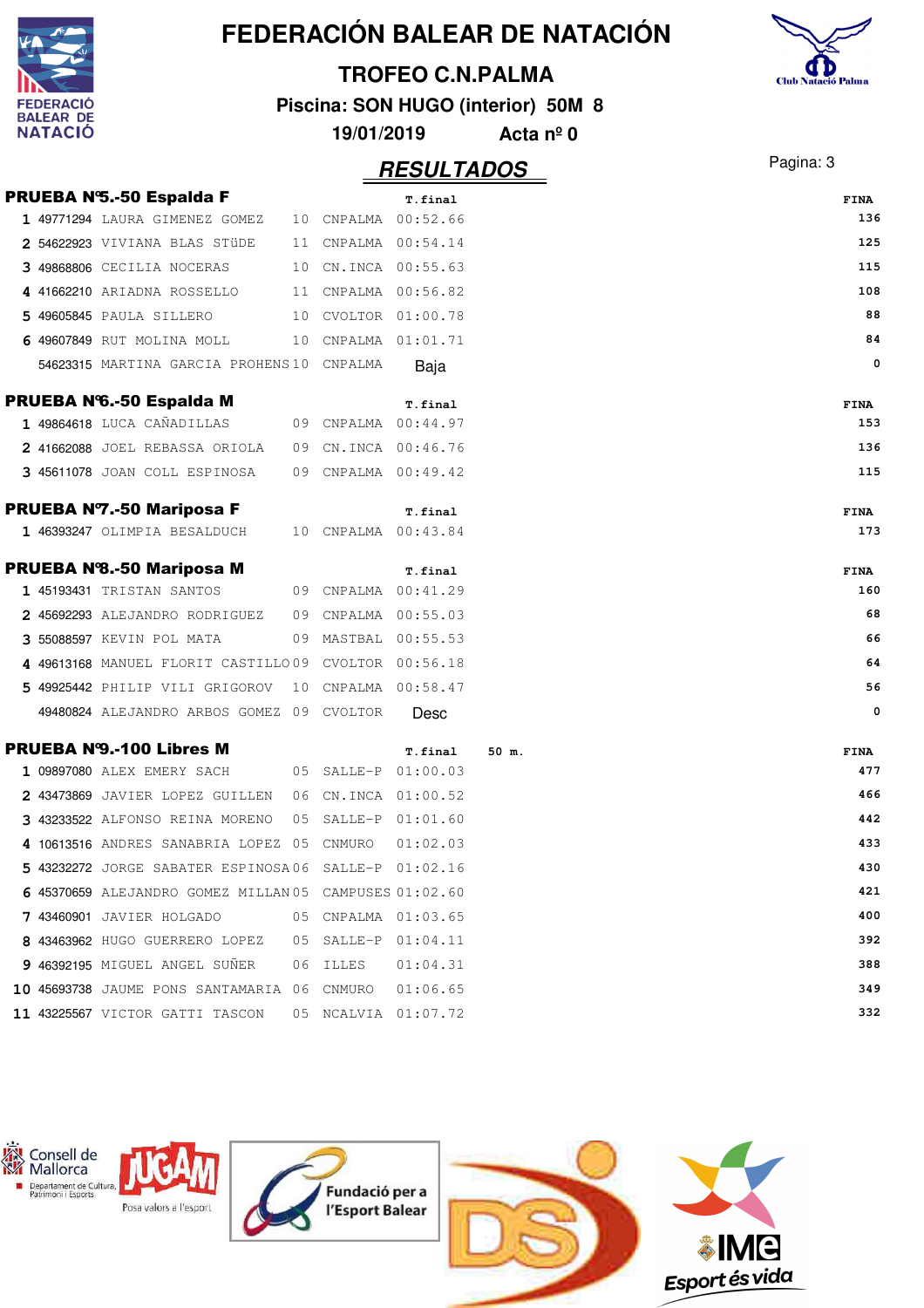





|  |                                                        |  |          | <b>FINA</b> |
|--|--------------------------------------------------------|--|----------|-------------|
|  | 12 43466668 JAIME FLORIT CASTILLO 05 CVOLTOR 01:07.95  |  |          | 329         |
|  | 13 45191343 PAU PEREZ RIUTORT 05 CVOLTOR 01:08.23      |  |          | 325         |
|  | 14 43220670 MARC FLORES MASSOT 05 SALLE-P 01:08.40     |  |          | 323         |
|  | 15 45691572 ANDREAS CARRASCAL 06 CNPALMA 01:08.78      |  |          | 317         |
|  | 16 45693046 CIRO ASCANIO SAIZ 06 NCALVIA 01:09.73      |  |          | 304         |
|  | 17 45188423 ALBERT FONTIRROIG JUAN 05 CVOLTOR 01:10.68 |  |          | 292         |
|  | 18 01653059 DANIEL MAURER 05 SALLE-P 01:10.96          |  |          | 289         |
|  | 19 45188997 LLUC ZANIN BARCELO 07 NCALVIA 01:11.22     |  |          | 286         |
|  | 20 45612058 PEDRO ARROM LLIZO 07 CN.INCA 01:11.38      |  |          | 284         |
|  | 21 45184835 TONI BERGAS COMAS 05 SALLE-P 01:12.00      |  |          | 277         |
|  | 22 43226770 DYLAN RUIZ BIOJO 65 SALLE-P 01:12.25       |  |          | 274         |
|  | 23 41619398 DANIEL SERVERA GODOY 06 ES.ARTA 01:12.28   |  |          | 273         |
|  | 24 45187628 XAVIER PUIG BLANCO 07 NCALVIA 01:12.99     |  |          | 265         |
|  | 25 45693426 TONI OLIVER ARDERIU 06 CNPALMA 01:13.56    |  |          | 259         |
|  | 26 45611299 JUAN MANUEL NUÑEZ 05 ILLES                 |  | 01:13.68 | 258         |
|  | 27 45696312 POL VALLESPIR TORAN 07 CN.INCA 01:14.28    |  |          | 252         |
|  | 28 45192656 GERARD DOMENECH DE LA 07 CAMPUSES 01:14.30 |  |          | 252         |
|  | 29 45698049 XISCO OUINTANILLA 07 ILLES                 |  | 01:14.34 | 251         |
|  | 30 49779754 JAIME RAMIS MEDINA 06 LLUCMA 01:14.65      |  |          | 248         |
|  | 31 43228993 MAXIMO GOMEZ PECHENKIN05 SALLE-P 01:14.82  |  |          | 246         |
|  | 32 49922759 JAVIER HERNANDEZ 07 MASTBAL 01:17.29       |  |          | 224         |
|  | 33 43471170 MARC ADAM O'CONNOR 05 NCALVIA 01:17.31     |  |          | 223         |
|  | 34 49608204 RUBEN OLIVARES TORRICO06 LLUCMA  01:17.82  |  |          | 219         |
|  | 35 45185607 LLUIS VICENS BUJOSA 05 CNPALMA 01:19.02    |  |          | 209         |
|  | 36 45610144 JOAN MIQUEL NIETO 06 CNPALMA 01:20.02      |  |          | 201         |
|  | 37 49605681 VALENTIN ASERMOZ 05 CVOLTOR 01:20.12       |  |          | 201         |
|  | 38 45696624 YAGO MARTINEZ 06 CVOLTOR 01:20.95          |  |          | 195         |
|  | 39 49609615 TOMAS COLOMINA SANCHEZ 07 CNPALMA 01:21.87 |  |          | 188         |
|  | 40 49609494 JOAQUIN RODRIGUEZ 06 NCALVIA 01:23.05      |  |          | 180         |
|  | 41 41658056 ADRIA CHEVALIER 06 CNMURO 01:23.13         |  |          | 180         |
|  | 42 45372929 JOAN GOMEZ RIERA 08 MASTBAL 01:23.32       |  |          | 178         |
|  | 43 45612184 IVAN FERNANDEZ ROZALEN06 CVOLTOR 01:23.33  |  |          | 178         |
|  | 44 45612991 MARCOS ERRALDE VIVES 08 CAMPUSES 01:23.34  |  |          | 178         |
|  | 45 46395199 CARLOS BONET BONET 08 NCALVIA 01:23.44     |  |          | 178         |

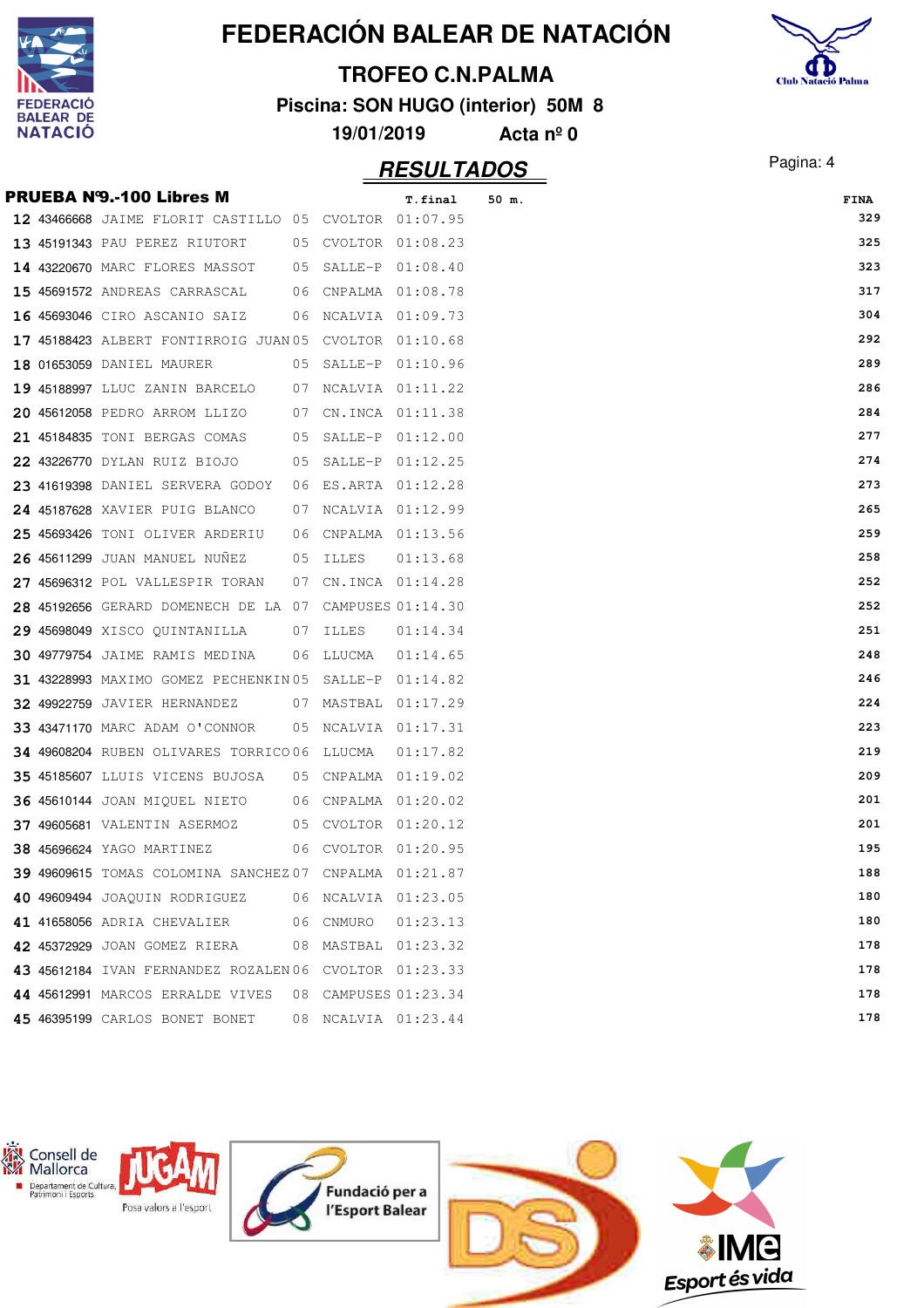|                             |                                                      |              |                         | FEDERACIÓN BALEAR DE NATACIÓN      |                           |
|-----------------------------|------------------------------------------------------|--------------|-------------------------|------------------------------------|---------------------------|
|                             |                                                      |              | <b>TROFEO C.N.PALMA</b> |                                    |                           |
| <b>DERACIO</b>              |                                                      |              |                         | Piscina: SON HUGO (interior) 50M 8 | <b>Club Natació Palma</b> |
| BALEAR DE<br><b>NATACIÓ</b> |                                                      | 19/01/2019   |                         | Acta $n^{\circ}$ 0                 |                           |
|                             |                                                      |              | <b>RESULTADOS</b>       |                                    | Pagina: 5                 |
|                             | <b>PRUEBA N'9.-100 Libres M</b>                      |              | T.final                 | 50 m.                              | FINA                      |
|                             | 46 46397948 ARNAU CARRILLO DOMINGO 07 LLUCMA         |              | 01:24.09                |                                    | 174                       |
|                             | 47 45190073 ERIC CAMINO GARCIA                       | 08 MASTBAL   | 01:25.65                |                                    | 164                       |
|                             | 48 41623479 ANDREU APARICIO<br>06                    |              | CN.INCA 01:26.06        |                                    | 162                       |
|                             | 49 49923209 GABRIEL SUÑER MANZANO 07                 | SALLE-P      | 01:26.15                |                                    | 161                       |
|                             | 50 46390814 ANTONI ALBERT TRIAY<br>07                | CNMURO       | 01:28.93                |                                    | 147                       |
|                             | 51 49609493 TOMAS RODRIGUEZ MENDEZ 08                |              | NCALVIA 01:29.06        |                                    | 146                       |
|                             | 52 43481558 SEBASTIA RAMON FERRER 08                 | SALLE-P      | 01:29.90                |                                    | 142                       |
|                             | 53 46390282 NICOLAS BLANOUE<br>08                    | MASTBAL      | 01:33.55                |                                    | 126                       |
|                             | 54 41623480 ALEIX APARICIO<br>08                     |              | CN.INCA 01:33.84        |                                    | 125                       |
|                             | 55 45611301 JORGE NUÑEZ BALDOMIR<br>08               | <b>ILLES</b> | 01:33.86                |                                    | 125                       |
|                             | 56 45192169 SAMUEL ROMERO MESA<br>08                 | CVOLTOR      | 01:35.44                |                                    | 119                       |
|                             | 57 49611670 SEBASTIAN ALCIBAR<br>08                  |              | CVOLTOR 01:36.90        |                                    | 113                       |
|                             | 58 49483725 DAMIA YI BUÑOL LLOVET 08                 | LLUCMA       | 01:38.20                |                                    | 109                       |
|                             | 59 43479964 YAGO OJEA ARANA<br>08                    | SALLE-P      | 01:38.92                |                                    | 107                       |
|                             | 60 54875007 MIJAIL EUGENIO OCHOA<br>07               |              | NCALVIA 01:39.55        |                                    | 105                       |
|                             | 61 41707584 MIQUEL LLOMPART FOREJT07                 | CNMURO       | 01:46.21                |                                    | 86                        |
|                             | 62 45696760 LEO MARTINEZ COUSELO<br>08               |              | CVOLTOR 01:49.84        |                                    | 78                        |
|                             | 63 01819031 DARIUS GRADINARU<br>08                   |              | CAMPUSES 02:08.41       |                                    | 49                        |
|                             | 41707753 PEP MIQUEL BURGUERA<br>08                   | FELANITX     | Desc                    |                                    | 0                         |
|                             | 49607808 MIQUEL RIBOT MORELL<br>05                   | NCALVIA      | Desc                    |                                    | 0                         |
|                             | 43481441 IAN LANASPA CALLEJERO 08                    | CVOLTOR      | Baja                    |                                    | 0                         |
|                             | 45697069 SERGIO BENNASSAR 07 CNPALMA                 |              | Baja                    |                                    | 0                         |
|                             | 43476720 JOAN NEILA ARANGUENA 07 SALLE-P             |              | Baja                    |                                    | 0                         |
|                             | 41663833 ALBERT PORTER VICENS 05 SALLE-P Baja        |              |                         |                                    | 0                         |
|                             | <b>PRUEBA Nº10.-100 Libres F</b>                     |              | T.final                 | 50 m.                              | <b>FINA</b>               |
|                             | 1 43476271 ARIADNA MORA FERRANDIS06 SALLE-P 01:02.89 |              |                         |                                    | 556                       |
|                             | 2 04346837 JOSHA VERMEER 06 NCALVIA 01:02.90         |              |                         |                                    | 556                       |
|                             | 3 49868937 CARLA LLABRES PEDRET 06 SALLE-P 01:05.12  |              |                         |                                    | 501                       |
|                             | 4 45614949 JULIA MOREY REBASSA 06 SALLE-P 01:09.41   |              |                         |                                    | 413                       |
|                             | 5 43467319 MAR VELASCO ROCHON 07 CAMPUSES 01:09.51   |              |                         |                                    | 412                       |
|                             | 6 43479539 PATRICIA TORVISO 67 CN.INCA 01:10.39      |              |                         |                                    | 396                       |
|                             | 7 49923806 MARIONA MANRESA 06 SALLE-P 01:10.77       |              |                         |                                    | 390                       |
|                             | 8 43470770 ESTHER BLANQUE FAJARDO06 MASTBAL 01:11.60 |              |                         |                                    | 377                       |
|                             | 9 49925383 MARTA SANDIN POLO 07 SALLE-P 01:11.74     |              |                         |                                    | 374                       |

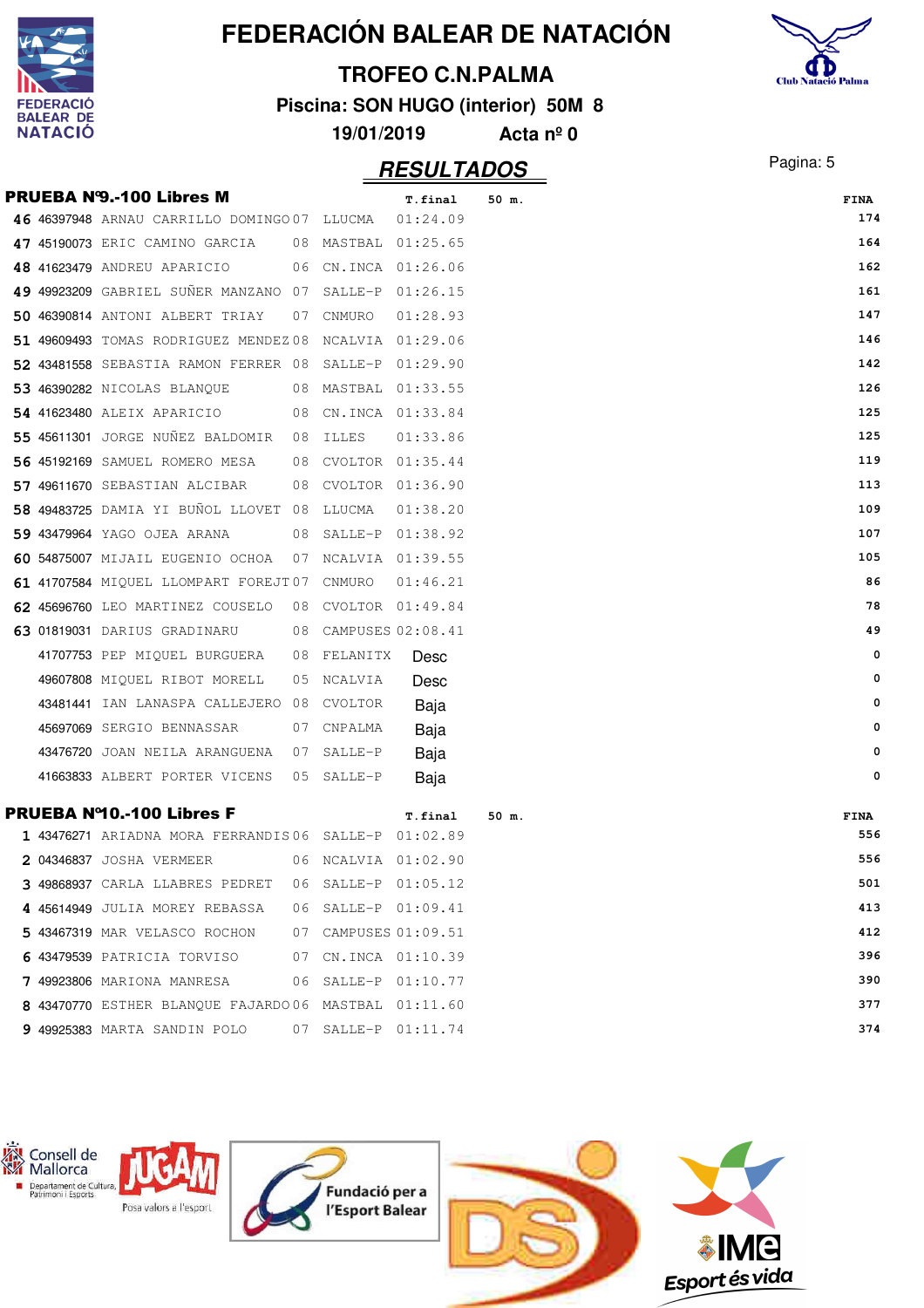

# **Club Natació Palma**

#### **TROFEO C.N.PALMA**

**Piscina: SON HUGO (interior) 50M 8**

| 19/01/2019<br>Acta $n^{\circ}$ 0 |  |  |  |
|----------------------------------|--|--|--|
|----------------------------------|--|--|--|

|  | <b>PRUEBA Nº10.-100 Libres F</b>                            |    |                      | T.final  | 50 m. | FINA |
|--|-------------------------------------------------------------|----|----------------------|----------|-------|------|
|  | 10 43479700 AGNES MAYOL SERRA 07 SALLE-P 01:11.98           |    |                      |          |       | 371  |
|  | 11 46391932 URSULA SALAS BASCUNANA06 SALLE-P 01:12.37       |    |                      |          |       | 365  |
|  | 12 45692762 ANGELA BUSQUETS 06 CNPALMA 01:13.27             |    |                      |          |       | 352  |
|  | 13 49481006 LUCIA MOYA JIMENEZ 07 NCALVIA                   |    |                      | 01:13.5  |       | 355  |
|  | 14 43470221 ADELA GARRIDO MORENO 06 CNPALMA 01:13.88        |    |                      |          |       | 343  |
|  | 15 45193826 Mª VICTORIA CAÑADILLAS 08 CNPALMA 01:14.61      |    |                      |          |       | 333  |
|  | <b>16 04346877</b> ELLA VERMEER                             |    | 08 NCALVIA 01:15.56  |          |       | 321  |
|  | 17 43466031 JULIA MARIANO VALDES 06 SALLE-P 01:15.91        |    |                      |          |       | 316  |
|  | 07 CAMPUSES 01:15.93<br><b>18 09690446</b> LUNA CHIMA       |    |                      |          |       | 316  |
|  | <b>19 43475140</b> LEIRE PARDAL<br>07 CNPALMA 01:16.24      |    |                      |          |       | 312  |
|  | 20 08768907 ESTER DANAIL ANDREEVA 06 CVOLTOR 01:17.15       |    |                      |          |       | 301  |
|  | 21 45614889 MARIA REINA MORENO     07 SALLE-P 01:17.44      |    |                      |          |       | 298  |
|  | 22 41709410 MARTA JULIA MARTORELL 07 FELANITX 01:17.53      |    |                      |          |       | 297  |
|  | 23 45697326 AINA GONZALEZ                                   |    | 07 SALLE-P 01:17.76  |          |       | 294  |
|  | 24 43482680 CRISTINA CIFRE GARCIA 06 BOCCHORI 01:18.06      |    |                      |          |       | 291  |
|  | 25 46393213 MARTA ROSSELLO GARCIA 07 CNPALMA 01:18.12       |    |                      |          |       | 290  |
|  | $26$ 08827327 ANNA GENOVA RADEVA $07$ CNPALMA $01:18.27$    |    |                      |          |       | 288  |
|  | 27 41664764 NEUS QUETGLAS 60 06 NCALVIA 01:18.90            |    |                      |          |       | 282  |
|  | 28 45187558 LUCIA ZUBIRI OLIVERA 07 SALLE-P 01:20.03        |    |                      |          |       | 270  |
|  | 29 45695490 MARIA VIVES BONILLA 06 BOCCHORI 01:20.22        |    |                      |          |       | 268  |
|  | 30 49928381 LUCIA SANTHA FERENCZI 09 SALLE-P 01:20.56       |    |                      |          |       | 264  |
|  | 31 49771064 COLOMA MORAGUES 06 LLUCMA                       |    |                      | 01:20.57 |       | 264  |
|  | 32 43465336 LAIA Mª DE LA CRUZ 06 MASTBAL 01:21.12          |    |                      |          |       | 259  |
|  | <b>33 49866753</b> ERIKA VERA CAPELLA 08 NCALVIA 01:22.22   |    |                      |          |       | 249  |
|  | 34 46394334 LAURA VILAFRANCA MOYA 09 NCALVIA 01:23.07       |    |                      |          |       | 241  |
|  | <b>35 49484379 LLUCIA AVELLA</b><br>09 ILLES                |    |                      | 01:23.10 |       | 241  |
|  | <b>36 49614755</b> NEUS MARCO ESCRIBANO 09 SALLE-P 01:24.44 |    |                      |          |       | 230  |
|  | 37 49771820 CARMEN ESTARELLAS                               | 08 | SALLE-P              | 01:24.54 |       | 229  |
|  | <b>38 45187771 LAURA RAMOS MAYOL</b>                        |    | 07 CAMPUSES 01:25.41 |          |       | 222  |
|  | 39 49609931 ALBA PASCUAL SABANIEL 09 SALLE-P 01:25.43       |    |                      |          |       | 222  |
|  | 40 41664006 MARIA BELEN GARCÍA                              |    | 07 SALLE-P 01:25.90  |          |       | 218  |
|  | 41 46392188 NEREA CASTILLO LOPEZ                            |    | 08 NCALVIA 01:26.55  |          |       | 213  |
|  | 42 46394333 LUCIA VILAFRANCA MOYA 07 NCALVIA 01:27.21       |    |                      |          |       | 208  |
|  | 43 49868938 JULIA LLABRES PEDRET                            |    | 09 SALLE-P 01:28.70  |          |       | 198  |

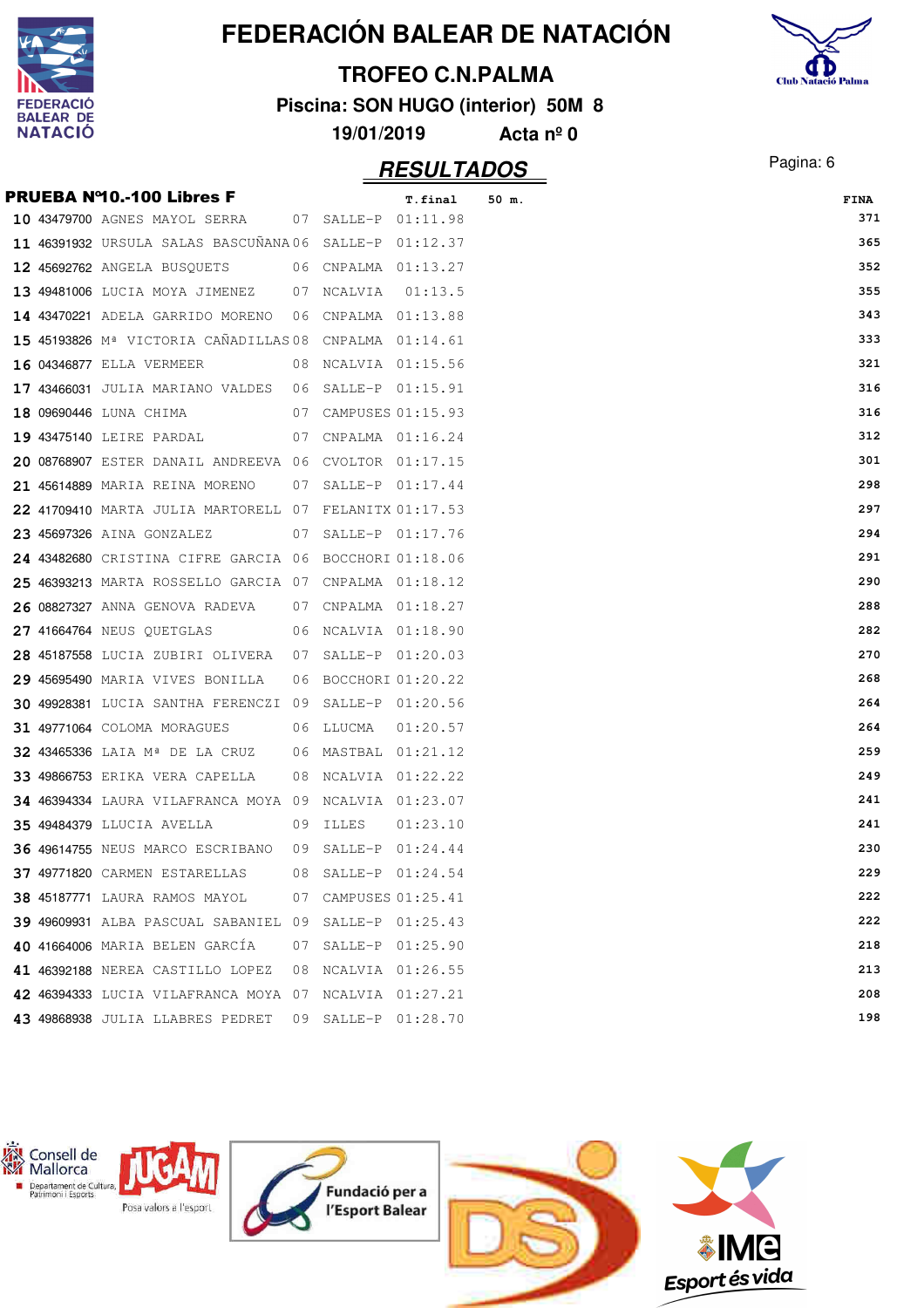

# **Club Natació Palma**

### **TROFEO C.N.PALMA**

**Piscina: SON HUGO (interior) 50M 8**

|  | Acta $n^{\circ}$ 0 |
|--|--------------------|

|  | <b>PRUEBA Nº10.-100 Libres F</b>                       |    |                      | T.final  | 50 m. | FINA |
|--|--------------------------------------------------------|----|----------------------|----------|-------|------|
|  | 44 45189182 LUNA SANCHEZ DIAZ                          |    | 08 SALLE-P 01:28.71  |          |       | 198  |
|  | 45 43475126 JULIETA LOPEZ DAMIGO                       |    | 06 CN.INCA 01:29.12  |          |       | 195  |
|  | 46 41623213 PAULA VIZUETA                              |    | 07 ES.ARTA 01:29.47  |          |       | 193  |
|  | 47 08424482 SIENNA STEINFELDT                          |    | 09 CAMPUSES 01:29.61 |          |       | 192  |
|  | 48 41623005 MARINA MESTRE VILLAN                       |    | 07 ES.ARTA 01:31.27  |          |       | 182  |
|  | 49 45370786 LUCIA ROSER DE HOYOS                       | 08 | CAMPUSES 01:31.28    |          |       | 182  |
|  | 50 43467476 JULIA COLINO ALONSO                        |    | 07 MASTBAL 01:31.68  |          |       | 179  |
|  | <b>51 46391865</b> VERONICA GARRIDO                    |    | 09 CNPALMA 01:33.73  |          |       | 168  |
|  | 52 41707509 JULIA SERRA ALBERTI                        |    | 08 BOCCHORI 01:34.58 |          |       | 163  |
|  | 53 46391736 CLARA POMAR TAMARIT                        |    | 09 CNMURO            | 01:36.71 |       | 153  |
|  | 54 45611761 AINA GARAU VILLALBA                        |    | 06 LLUCMA            | 01:37.08 |       | 151  |
|  | 55 49608206 PAULA OLIVARES TORRICO09 LLUCMA            |    |                      | 01:37.60 |       | 149  |
|  | 56 41622915 MARTA BORDOY CRUCERA                       | 06 | ES.ARTA 01:39.32     |          |       | 141  |
|  | 57 46392198 MARIA FRANCESCA SUNER 09 ILLES             |    |                      | 01:39.33 |       | 141  |
|  | 58 45372103 AMELIE MONIER PINOL                        |    | 09 CNPALMA 01:39.66  |          |       | 140  |
|  | 59 49605987 MELANIA ROMERO PONCE                       |    | 09 NCALVIA 01:40.68  |          |       | 135  |
|  | 60 45611672 FEDERICA GARCES                            |    | 08 ES.ARTA 01:41.47  |          |       | 132  |
|  | 61 49770483 SILVIA PEREZ CAMACHO 08 SALLE-P 01:41.65   |    |                      |          |       | 132  |
|  | 62 45371014 CLARA SERRA SUREDA                         |    | 08 LLUCMA            | 01:43.37 |       | 125  |
|  | 63 03794472 SOPHIA TAYLOR BROWN                        |    | 09 NCALVIA 01:45.44  |          |       | 118  |
|  | 64 45691718 MISHEL CALIVA MARTINEZ 08 CN.INCA 01:45.83 |    |                      |          |       | 117  |
|  | 65 01114907 PEYTON BELLA BRANNAN                       |    | 09 NCALVIA 01:45.96  |          |       | 116  |
|  | 66 45187652 NATIVIDAD GRIMALT                          |    | 08 NCALVIA 01:46.03  |          |       | 116  |
|  | 67 49606564 MARTINA PETRUS VALERO 09 BOCCHORI 01:49.50 |    |                      |          |       | 105  |
|  | 68 54628760 ANDREA NAOMY PAREJA                        |    | 08 CN.INCA 01:51.05  |          |       | 101  |
|  | 69 41657151 GEMMA GUINOVART                            |    | 09 ES.ARTA 02:01.11  |          |       | 78   |
|  | 70 54628157 MANGAL DEL BARRIO                          |    | 09 CAMPUSES 02:09.23 |          |       | 64   |
|  | 71 54870460 DELFINA MUCHICO                            |    | 09 CAMPUSES 02:16.30 |          |       | 55   |
|  | 43479421 ELENA CASELLAS SANTOS 06 SALLE-P              |    |                      | N.p.     |       | 0    |
|  | 49928607 ELENA AMOR BAUZA                              | 09 | LLUCMA               | N.p.     |       | 0    |
|  | 49484780 PAULA MARTINEZ LOPEZ                          | 08 | MASTBAL              | Baja     |       | 0    |
|  | 46388014 AINA THOMAS TABERNER                          | 06 | CNPALMA              | Baja     |       | 0    |
|  | 41622262 INES GUAL CASTELLO                            | 07 | CNMURO               | Baja     |       | 0    |
|  | 46388440 AUBA RIBAS FERRIOL                            | 07 | SALLE-P              | Baja     |       | 0    |

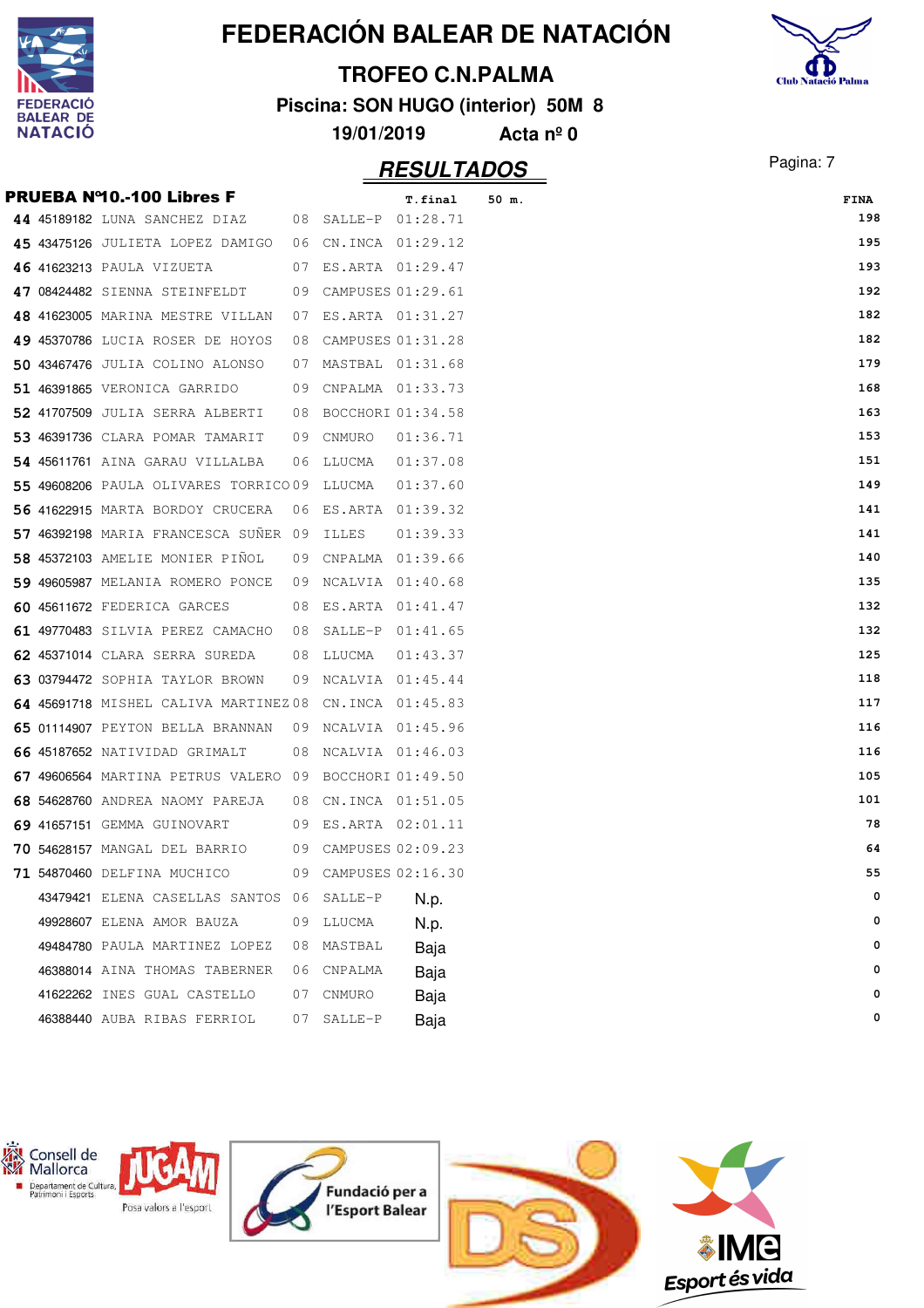



#### **TROFEO C.N.PALMA**

**Piscina: SON HUGO (interior) 50M 8**

**19/01/2019 Acta nº 0**

| <b>PRUEBA Nº10.-100 Libres F</b>                       |      |                      | T.final             | 50 m. | <b>FINA</b> |
|--------------------------------------------------------|------|----------------------|---------------------|-------|-------------|
| 46389239 LEYRE LUMBRERAS ROJO 06 SALLE-P               |      |                      | Baja                |       | 0           |
| PRUEBA Nº11.-100 Braza M                               |      |                      |                     |       |             |
| 1 49614662 GONZALO FERRON                              |      | 05 CNPALMA 01:19.16  | T.final             | 50 m. | FINA<br>376 |
| 2 09897080 ALEX EMERY SACH                             |      |                      | 05 SALLE-P 01:22.66 |       | 330         |
| 3 41664005 JUAN GARCIA VIVES                           |      |                      | 06 SALLE-P 01:23.67 |       | 318         |
| 4 45191343 PAU PEREZ RIUTORT                           |      | 05 CVOLTOR 01:24.25  |                     |       | 312         |
| 5 45614938 GUILLEM FEMENIA CRESPI05 SALLE-P 01:24.55   |      |                      |                     |       | 308         |
| 6 45187470 URIEL HARO PEREZ                            |      | 05 CAMPUSES 01:25.54 |                     |       | 298         |
| 7 43228837 PAU RUDOPH MASSANET                         | 05   | CVOLTOR 01:26.28     |                     |       | 290         |
| 8 43466210 MARCOS RUIZ MARTIN                          | 05   |                      | CVOLTOR 01:26.43    |       | 289         |
| 9 45696311 JAUME VALLESPIR TORAN 06                    |      | CN.INCA 01:26.56     |                     |       | 288         |
| 10 02069170 KEVIN NICOLAS RADU                         | 06   |                      | CNPALMA 01:29.88    |       | 257         |
| 11 45697045 MARTIN VILI GRIGOROV                       |      |                      | 05 CNPALMA 01:31.27 |       | 245         |
| 12 41664334 MARC TOMAS MORCILLO                        | - 06 |                      | CVOLTOR 01:32.09    |       | 239         |
| 13 45613692 JOAN BORDOY TASCON                         |      | 07 NCALVIA 01:32.15  |                     |       | 238         |
| 14 45184835 TONI BERGAS COMAS                          | 05   | SALLE-P 01:32.84     |                     |       | 233         |
| 15 45188423 ALBERT FONTIRROIG JUAN 05 CVOLTOR 01:32.88 |      |                      |                     |       | 233         |
| <b>16 45185730</b> PAU VANRELL MENENDEZ                |      | 07 CNPALMA 01:36.09  |                     |       | 210         |
| <b>17 43461584</b> PAU SOCIAS ROIG                     | 06   | CVOLTOR 01:38.67     |                     |       | 194         |
| <b>18 49922759</b> JAVIER HERNANDEZ                    |      | 07 MASTBAL           | 01:39.00            |       | 192         |
| 19 49770154 FCO. BORJA GARAU                           |      | 08 CNPALMA 01:39.81  |                     |       | 188         |
| 20 41663834 SERGI PORTER VICENS                        | 08   | SALLE-P 01:42.14     |                     |       | 175         |
| 21 43459771 PEDRO JUAN PINO GARCIA06 MASTBAL 01:42.24  |      |                      |                     |       | 174         |
| 22 49480357 JOAN BELTRAN AMOEDO                        |      | 08 CN.INCA 01:43.61  |                     |       | 168         |
| 23 78223023 NOAH TORRICO RUIZ                          | 08   |                      | CVOLTOR 01:44.32    |       | 164         |
| 24 45693426 TONI OLIVER ARDERIU                        |      | 06 CNPALMA 01:44.42  |                     |       | 164         |
| 25 41661947 TOMEU JULIA MAIMO                          |      | 07 FELANITX 01:44.59 |                     |       | 163         |
| 26 45187468 AXEL JUAN HARO PEREZ                       | 08   |                      | CAMPUSES 01:44.96   |       | 161         |
| 27 46397767 MARCOS SIQUIER RIPOLL 08 CNPALMA 01:45.80  |      |                      |                     |       | 157         |
| 28 45610144 JOAN MIOUEL NIETO                          |      | 06 CNPALMA 01:46.16  |                     |       | 156         |
| 29 43463842 ALVARO GARCIA BAZAN                        | 06   | CNPALMA 01:49.21     |                     |       | 143         |
| 30 45189060 JORDI PEREZ GARCIA                         | 07   |                      | CAMPUSES 01:50.28   |       | 139         |
| 31 41659730 TOLO HORRACH BONNIN                        |      | 07 CN.INCA 01:51.43  |                     |       | 135         |
| 32 45189993 MARC TORO GARCIA                           |      |                      | 08 NCALVIA 01:52.13 |       | 132         |

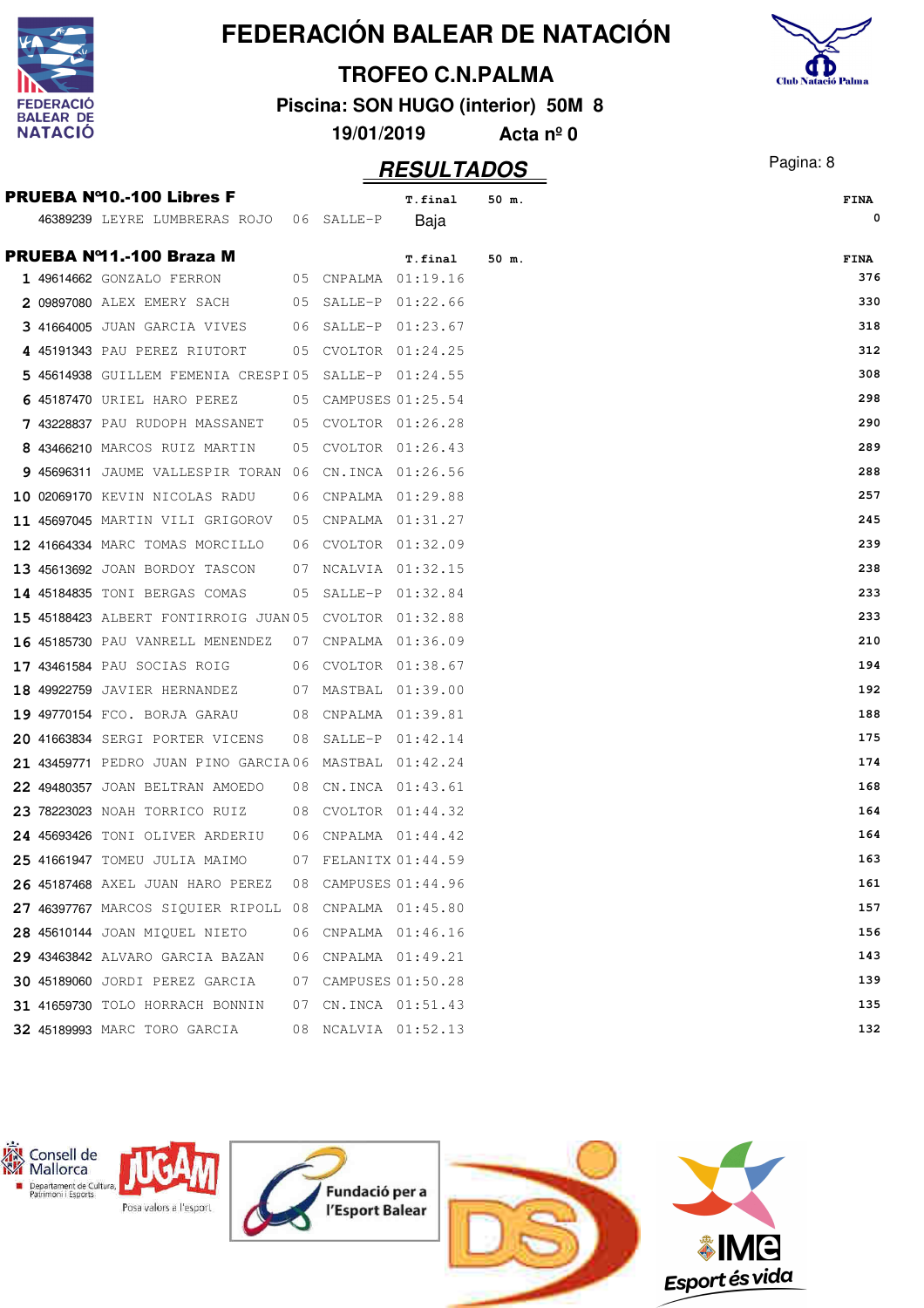|                          |                                                         |    |                     |                                    |                    | FEDERACIÓN BALEAR DE NATACIÓN |                           |
|--------------------------|---------------------------------------------------------|----|---------------------|------------------------------------|--------------------|-------------------------------|---------------------------|
|                          |                                                         |    |                     | <b>TROFEO C.N.PALMA</b>            |                    |                               | <b>Club Natació Palma</b> |
| ERACIO                   |                                                         |    |                     | Piscina: SON HUGO (interior) 50M 8 |                    |                               |                           |
| <b>EAR DE</b><br>NATACIO |                                                         |    | 19/01/2019          |                                    | Acta $n^{\circ}$ 0 |                               |                           |
|                          |                                                         |    |                     |                                    |                    |                               |                           |
|                          |                                                         |    |                     | <b>RESULTADOS</b>                  |                    |                               | Pagina: 9                 |
|                          | PRUEBA Nº11.-100 Braza M                                |    |                     | T.final                            | 50 m.              |                               | <b>FINA</b>               |
|                          | 33 45693044 CLAUDIO ASCANIO SAIZ                        | 08 | NCALVIA 01:53.07    |                                    |                    |                               | 129                       |
|                          | 34 00589267 CRISTIAN EMILOV DINEV                       | 08 | CVOLTOR 01:56.96    |                                    |                    |                               | 117                       |
|                          | 35 45188456 PABLO RODRIGUEZ                             | 08 | MASTBAL 02:02.19    |                                    |                    |                               | 102                       |
|                          | <b>36 41622901 ROGER GUINOVART</b>                      | 07 | ES.ARTA 02:02.52    |                                    |                    |                               | 101                       |
|                          | 37 41660313 MIQUEL ADROVER RIGO                         | 08 | FELANITX 02:11.99   |                                    |                    |                               | 81                        |
|                          | 43233208 HECTOR GAMEZ ALVAREZ                           | 06 | <b>NCALVIA</b>      | Desc                               |                    |                               | 0                         |
|                          | 43227003 CARLOS ARENAS PALMA                            | 05 | MASTBAL             | N.p.                               |                    |                               | 0                         |
|                          | <b>PRUEBA Nº12.-100 Braza F</b>                         |    |                     | T.final                            | 50 m.              |                               | FINA                      |
|                          | 1 45189605 MARINA PONS RAMON                            | 06 | CNPALMA 01:23.86    |                                    |                    |                               | 447                       |
|                          | 43475079 SARAH HOLGADO BARAHONA 07                      |    | CNPALMA             | 01:24.51                           |                    |                               | 437                       |
|                          | 3 43473466 CLAUDIA GELABERT RUBIO07                     |    | CNPALMA             | 01:27.02                           |                    |                               | 400                       |
|                          | 4 43474950 NOA MARTINEZ COUSELO                         |    | 06 CVOLTOR 01:31.33 |                                    |                    |                               | 346                       |
|                          | 43474335 MARTA NADAL CANET                              | 06 | NCALVIA 01:33.12    |                                    |                    |                               | 327                       |
|                          | 41664944 ONA GUASP BERGA                                | 07 | SALLE-P             | 01:33.96                           |                    |                               | 318                       |
|                          | <b>7 45697330 MARIA DE LLUCH</b>                        | 07 | SALLE-P             | 01:34.41                           |                    |                               | 313                       |
|                          | 8 41662594 ESTHER PENALVA                               | 07 | SALLE-P             | 01:36.52                           |                    |                               | 293                       |
|                          | 9 45184949 CLAUDIA FRANCO                               | 08 | CNPALMA 01:37.62    |                                    |                    |                               | 284                       |
|                          | 10 41662209 CELIA ROSSELLO                              | 08 | CNPALMA 01:37.71    |                                    |                    |                               | 283                       |
|                          | 11 41623989 EMMA GRIMALT OBRADOR                        | 06 | FELANITX 01:38.44   |                                    |                    |                               | 276                       |
|                          | 12 41622239 MARINA DIAZ PERELLO                         | 07 | FELANITX 01:38.62   |                                    |                    |                               | 275                       |
|                          | 13 43477809 ADRIANA GATTI TASCON                        |    | 07 NCALVIA 01:39.06 |                                    |                    |                               | 271                       |
|                          | 14 45610448 ARIADNA ANAYA BAUZA                         |    | 06 SALLE-P 01:40.32 |                                    |                    |                               | 261                       |
|                          | 15 45371085 MARIA GRACIA OLIVER                         | 08 | CNPALMA 01:44.26    |                                    |                    |                               | 233                       |
|                          | <b>16 45189383</b> MARIA TASCON DOLS                    |    | 06 NCALVIA 01:45.17 |                                    |                    |                               | 227                       |
|                          | 17 45697729 PAULA MELIS FERRER                          | 09 | CNPALMA 01:45.47    |                                    |                    |                               | 225                       |
|                          | 18 46395107 SOFIA LOPEZ GUILLEN                         |    | 09 CN.INCA 01:46.61 |                                    |                    |                               | 218                       |
|                          | 19 49480545 SANDRA MARTIN FRAILE                        | 09 | CNPALMA 01:46.93    |                                    |                    |                               | 216                       |
|                          | 20 45372330 EMILIE SANCHEZ BUJOSA 09 CNPALMA 01:48.65   |    |                     |                                    |                    |                               | 206                       |
|                          | 21 49607578 MERCE MARTIN GOMILA                         |    | 09 CNPALMA 01:51.53 |                                    |                    |                               | 190                       |
|                          | 22 49607805 INES MARIANO VALDES                         | 08 | SALLE-P 01:52.39    |                                    |                    |                               | 186                       |
|                          | 23 20549798 ELSA MIJARES FONTCLARA 09 CN. INCA 01:53.17 |    |                     |                                    |                    |                               | 182                       |
|                          | 24 42374837 CARLOTA MIRA BROWN                          |    | 07 ES.ARTA 01:53.21 |                                    |                    |                               | 182                       |
|                          | 25 45613777 NEUS GREGORIO RIERA                         |    | 09 CVOLTOR 01:54.82 |                                    |                    |                               | 174                       |
|                          | 26 49920386 JULIA ARROM VILLALONGA09 CVOLTOR 01:55.35   |    |                     |                                    |                    |                               | 172                       |
|                          |                                                         |    |                     |                                    |                    |                               |                           |

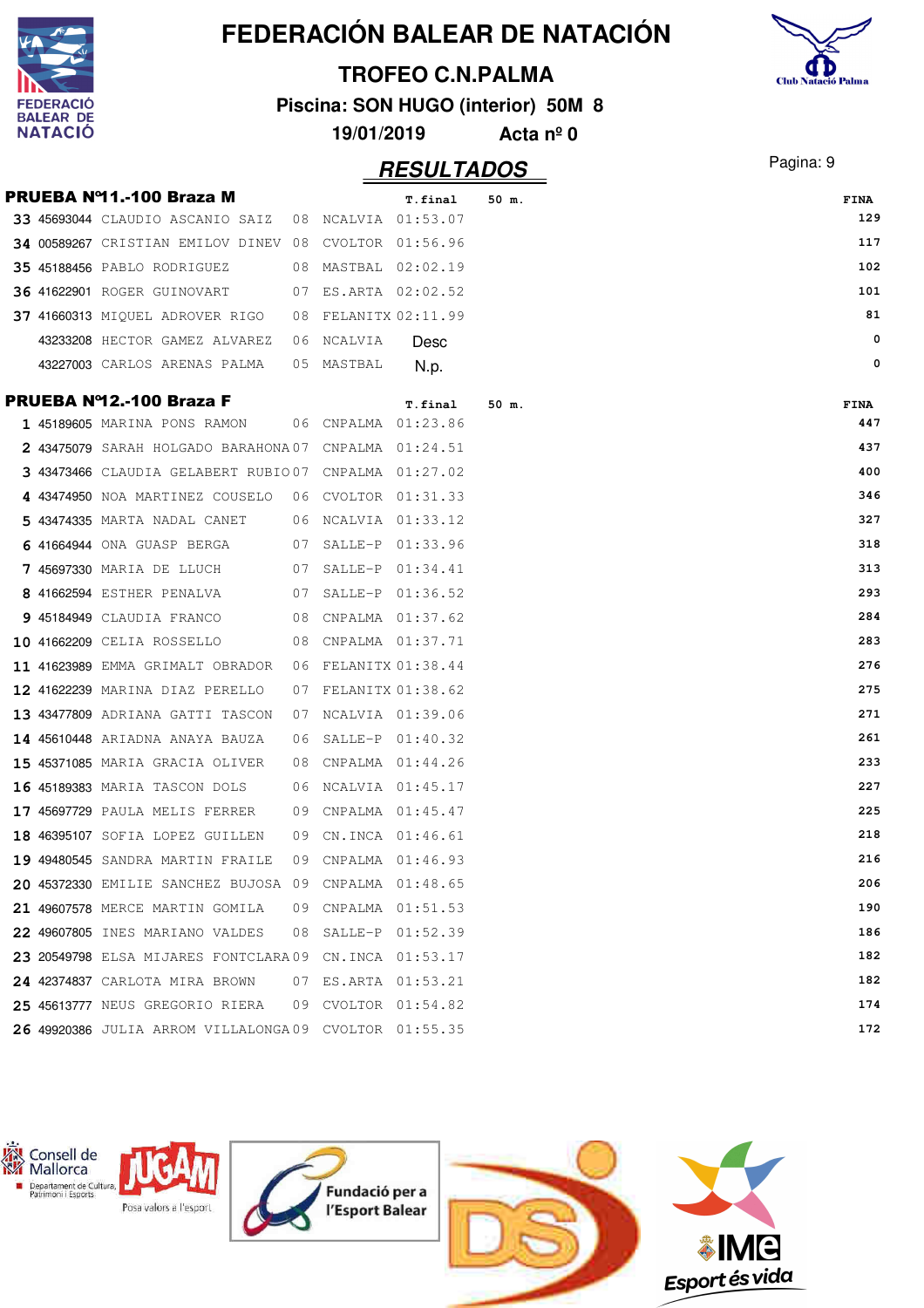|                      |                                                        |    |            |                         | FEDERACIÓN BALEAR DE NATACIÓN      |                           |
|----------------------|--------------------------------------------------------|----|------------|-------------------------|------------------------------------|---------------------------|
|                      |                                                        |    |            | <b>TROFEO C.N.PALMA</b> |                                    |                           |
| ERACIO               |                                                        |    |            |                         | Piscina: SON HUGO (interior) 50M 8 | <b>Club Natació Palma</b> |
| BALEAR DE<br>NATACIÓ |                                                        |    | 19/01/2019 |                         | Acta $n^{\circ}$ 0                 |                           |
|                      |                                                        |    |            |                         |                                    |                           |
|                      |                                                        |    |            | <b>RESULTADOS</b>       |                                    | Pagina: 10                |
|                      | <b>PRUEBA Nº12.-100 Braza F</b>                        |    |            | T.final                 | 50 m.                              | <b>FINA</b>               |
|                      | 27 49770484 MARIOLA PEREZ CAMACHO 08                   |    | SALLE-P    | 01:55.90                |                                    | 169                       |
|                      | 28 46392122 SANDRA CASTELL CORTES 07                   |    | MASTBAL    | 01:57.81                |                                    | 161                       |
|                      | 29 49926638 ANA MARIA RODRIGUEZ                        | 08 |            | CVOLTOR 01:58.56        |                                    | 158                       |
|                      | <b>30 41693712 ESPERANÇA NADAL</b>                     | 08 |            | ES.ARTA 02:01.81        |                                    | 146                       |
|                      | 31 43479816 LUCIA MARTIN GINARD                        | 07 |            | CVOLTOR 02:02.19        |                                    | 145                       |
|                      | 32 46390955 MARTINA SERRA MARTINEZ 09                  |    | $SALLE-P$  | 02:04.68                |                                    | 136                       |
|                      | 33 49483716 NEUS MARTIN GINARD                         | 09 |            | CVOLTOR 02:05.09        |                                    | 135                       |
|                      | 45693422 PALOMA LINARES CORNEJO09                      |    | MASTBAL    | Desc                    |                                    | 0                         |
|                      | 41616471 JOANA AINA CARRIO                             | 06 | ES.ARTA    | Baja                    |                                    | 0                         |
|                      | 43232139 AINA BELTRAN AMOEDO                           | 06 | CN.INCA    | Baja                    |                                    | 0                         |
|                      | 41711682 GEMMA VALERA                                  | 07 | CNPALMA    | Baja                    |                                    | 0                         |
|                      | 49481148 EMMA FRAGA MORRONDO                           | 07 | SALLE-P    | Baja                    |                                    | 0                         |
|                      | 45614939 MARIA ANTONIA FEMENIA 08                      |    | SALLE-P    | Baja                    |                                    | 0                         |
|                      | 46388439 AIXA RIBAS FERRIOL                            | 09 | SALLE-P    | Baja                    |                                    | 0                         |
|                      | PRUEBA Nº13.-100 Espalda M                             |    |            |                         |                                    |                           |
|                      | 1 49606072 JOSEP PASCUAL MUT                           | 05 | CNPALMA    | T.final<br>01:08.93     | 50 m.                              | <b>FINA</b><br>426        |
|                      | 43233522 ALFONSO REINA MORENO                          | 05 | SALLE-P    | 01:09.88                |                                    | 408                       |
|                      | 3 43471880 JORDI CINTA PEREZ                           | 05 | CN.INCA    | 01:10.44                |                                    | 399                       |
|                      | 43463962 HUGO GUERRERO LOPEZ                           | 05 | SALLE-P    | 01:11.37                |                                    | 383                       |
|                      | 5 41664005 JUAN GARCIA VIVES                           | 06 |            | SALLE-P 01:12.19        |                                    | 371                       |
|                      | 6 43460901 JAVIER HOLGADO                              |    |            | 05 CNPALMA 01:18.87     |                                    | 284                       |
|                      | 7 45192573 NICOLAS BLAS STUDE                          |    |            | 07 CNPALMA 01:21.36     |                                    | 259                       |
|                      | 8 45697045 MARTIN VILI GRIGOROV                        |    |            | 05 CNPALMA 01:23.50     |                                    | 239                       |
|                      | 9 43220670 MARC FLORES MASSOT                          |    |            | 05 SALLE-P 01:23.51     |                                    | 239                       |
|                      | 10 41663863 TOMEU BONET BONET                          |    |            | 07 NCALVIA 01:23.53     |                                    | 239                       |
|                      | 11 43461584 PAU SOCIAS ROIG                            |    |            | 06 CVOLTOR 01:25.15     |                                    | 226                       |
|                      | 12 43228993 MAXIMO GOMEZ PECHENKIN05 SALLE-P 01:26.42  |    |            |                         |                                    | 216                       |
|                      | <b>13 41663102</b> ALEXANDRU MEDREA                    |    |            | 07 CNPALMA 01:27.18     |                                    | 210                       |
|                      | 14 41664334 MARC TOMAS MORCILLO                        |    |            | 06 CVOLTOR 01:28.65     |                                    | 200                       |
|                      | <b>15 49605681</b> VALENTIN ASERMOZ                    |    |            | 05 CVOLTOR 01:28.80     |                                    | 199                       |
|                      | <b>16 45192768 MARC CASTRO ARQUES</b>                  |    |            | 07 CAMPUSES 01:30.96    |                                    | 185                       |
|                      | 17 43476877 VICTOR CASTAÑER                            |    |            | 06 CNPALMA 01:31.57     |                                    | 182                       |
|                      | 18 43476590 OLIVER TOLEDO PANIAGUA 07 MASTBAL 01:33.37 |    |            |                         |                                    | 171                       |
|                      |                                                        |    |            |                         |                                    | 171                       |
|                      | 19 45612184 IVAN FERNANDEZ ROZALEN06 CVOLTOR 01:33.43  |    |            |                         |                                    |                           |

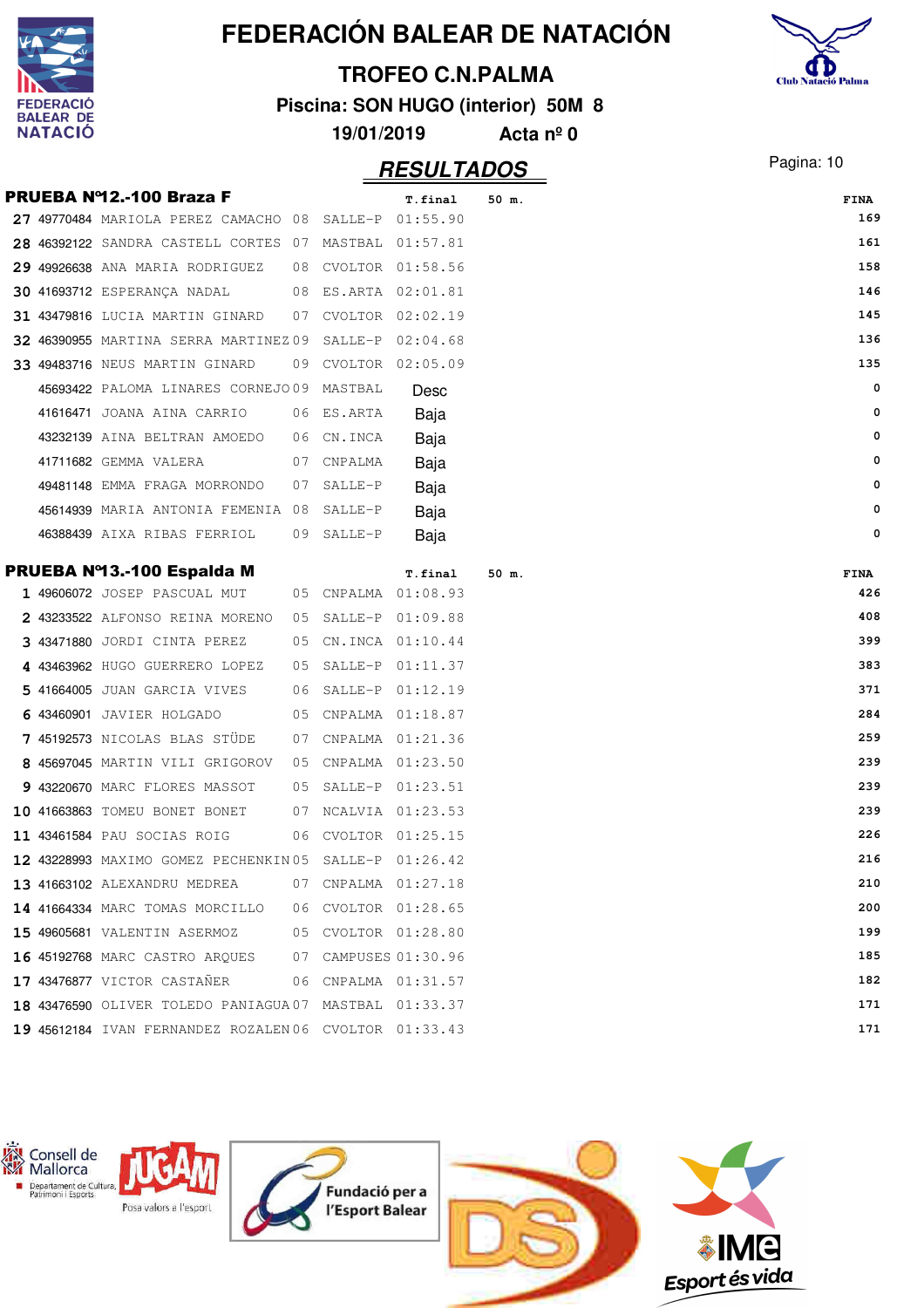|                                    |                                                        |    |            |                         | FEDERACIÓN BALEAR DE NATACIÓN      |                           |
|------------------------------------|--------------------------------------------------------|----|------------|-------------------------|------------------------------------|---------------------------|
|                                    |                                                        |    |            | <b>TROFEO C.N.PALMA</b> |                                    |                           |
| <b>FEDERACIO</b>                   |                                                        |    |            |                         | Piscina: SON HUGO (interior) 50M 8 | <b>Club Natació Palma</b> |
| <b>BALEAR DE</b><br><b>NATACIO</b> |                                                        |    | 19/01/2019 |                         | Acta $n^{\circ}$ 0                 |                           |
|                                    |                                                        |    |            | <b>RESULTADOS</b>       |                                    | Pagina: 11                |
|                                    | PRUEBA Nº13.-100 Espalda M                             |    |            | T.final                 | 50 m.                              | <b>FINA</b>               |
|                                    | 20 45696625 IKER MARTINEZ                              |    |            | 06 CVOLTOR 01:33.61     |                                    | 170                       |
|                                    | 21 45185607 LLUIS VICENS BUJOSA                        |    |            | 05 CNPALMA 01:34.08     |                                    | 167                       |
|                                    | 22 00342128 NICOLAS HUTHER                             |    |            | 08 CVOLTOR 01:41.67     |                                    | 133                       |
|                                    | 23 45184348 JAUME MELIS FERRER                         |    |            | 08 CNPALMA 01:46.99     |                                    | 114                       |
|                                    | 24 45370906 RAFAEL TOYMIL TALAVERA08 CVOLTOR 01:47.30  |    |            |                         |                                    | 113                       |
|                                    | 25 45190648 MARTI JIMENEZ CAMACHO 08 SALLE-P 01:48.21  |    |            |                         |                                    | 110                       |
|                                    | 45187630 MIGUEL GUZMAN PINTO                           | 05 | CNPALMA    | Baja                    |                                    | $\mathbf 0$               |
|                                    | 49773073 IÑIGO ROMERO AVILES                           | 08 | SALLE-P    | Baja                    |                                    | $\mathbf 0$               |
|                                    | PRUEBA Nº14.-100 Espalda F                             |    |            | T.final                 | 50 m.                              | <b>FINA</b>               |
|                                    | 1 01579553 ESTELLA TONRATH                             |    |            | 07 CAMPUSES 01:11.18    |                                    | 544                       |
|                                    | 2 41622760 ANGELS MARTI GINARD                         |    |            | 06 ES.ARTA 01:16.51     |                                    | 438                       |
|                                    | 3 49868937 CARLA LLABRES PEDRET                        | 06 |            | SALLE-P 01:18.12        |                                    | 411                       |
|                                    | 4 43475079 SARAH HOLGADO BARAHONA07 CNPALMA 01:18.37   |    |            |                         |                                    | 407                       |
|                                    | 5 49923806 MARIONA MANRESA                             |    |            | 06 SALLE-P 01:18.43     |                                    | 407                       |
|                                    | 6 45692762 ANGELA BUSQUETS                             |    |            | 06 CNPALMA 01:18.90     |                                    | 399                       |
|                                    | 7 43474950 NOA MARTINEZ COUSELO                        |    |            | 06 CVOLTOR 01:20.71     |                                    | 373                       |
|                                    | 8 45614949 JULIA MOREY REBASSA                         | 06 |            | SALLE-P 01:21.34        |                                    | 364                       |
|                                    | 9 43473466 CLAUDIA GELABERT RUBIO07 CNPALMA 01:24.31   |    |            |                         |                                    | 327                       |
|                                    | 10 43475140 LEIRE PARDAL                               |    |            | 07 CNPALMA 01:24.59     |                                    | 324                       |
|                                    | 11 43470770 ESTHER BLANQUE FAJARDO 06 MASTBAL 01:24.62 |    |            |                         |                                    | 324                       |
|                                    | 12 43470221 ADELA GARRIDO MORENO 06 CNPALMA 01:25.07   |    |            |                         |                                    | 319                       |
|                                    | 13 41618710 PAULA E. REHKUGLER                         | 07 |            | FELANITX 01:25.62       |                                    | 312                       |
|                                    | 14 43476920 LUCIA DEL VALLE MARIN 07 CAMPUSES 01:26.59 |    |            |                         |                                    | 302                       |
|                                    | 15 45614889 MARIA REINA MORENO                         | 07 |            | SALLE-P 01:27.22        |                                    | 296                       |
|                                    | 16 45189548 MARTA SERRA REGAL                          | 07 |            | CN.INCA 01:27.80        |                                    | 290                       |
|                                    | 17 08827327 ANNA GENOVA RADEVA                         | 07 |            | CNPALMA 01:28.15        |                                    | 286                       |
|                                    | 18 45193097 JOANA MARIA SIERRA                         | 08 |            | CAMPUSES 01:28.28       |                                    | 285                       |
|                                    | 19 45691319 BEATRIZ GIJON CASTRO                       | 09 |            | SALLE-P 01:28.72        |                                    | 281                       |
|                                    | 20 46391932 URSULA SALAS BASCUÑANA06                   |    |            | SALLE-P 01:30.15        |                                    | 268                       |
|                                    | 21 43481556 AINA TOMAS TOMAS                           | 08 |            | CAMPUSES 01:30.16       |                                    | 268                       |
|                                    | 22 41662195 MARTA ROCA RODADO                          | 07 |            | CVOLTOR 01:31.08        |                                    | 260                       |
|                                    | 23 45371945 LAURA TITOS IBANEZ                         | 08 |            | MASTBAL 01:31.36        |                                    | 257                       |
|                                    | 24 49774243 AMALIA COLL COMPANY                        | 09 |            | CNPALMA 01:31.85        |                                    | 253                       |
|                                    | 25 41692085 ARIADNA REUS SANS                          | 07 |            | CN.INCA 01:32.10        |                                    | 251                       |

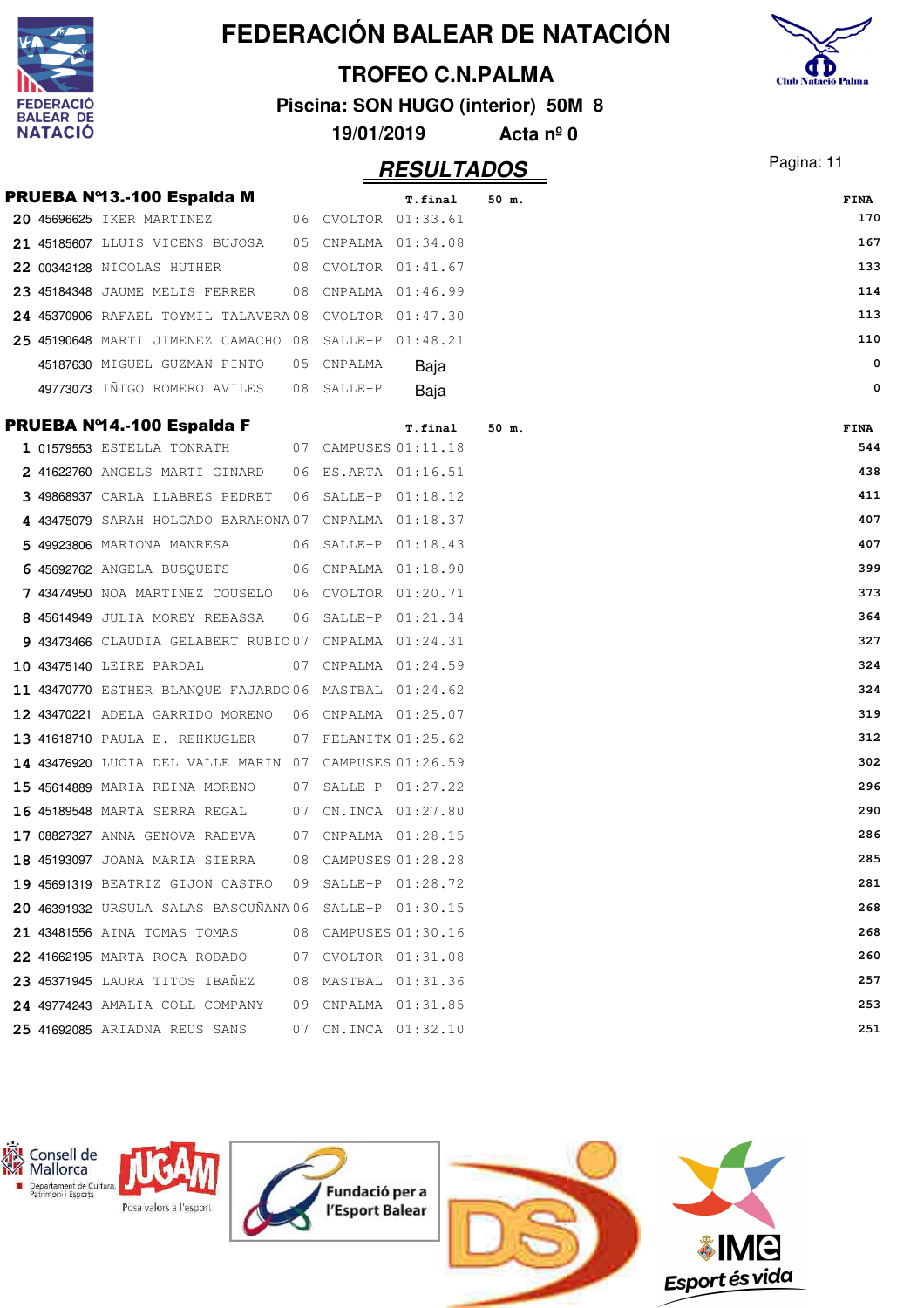

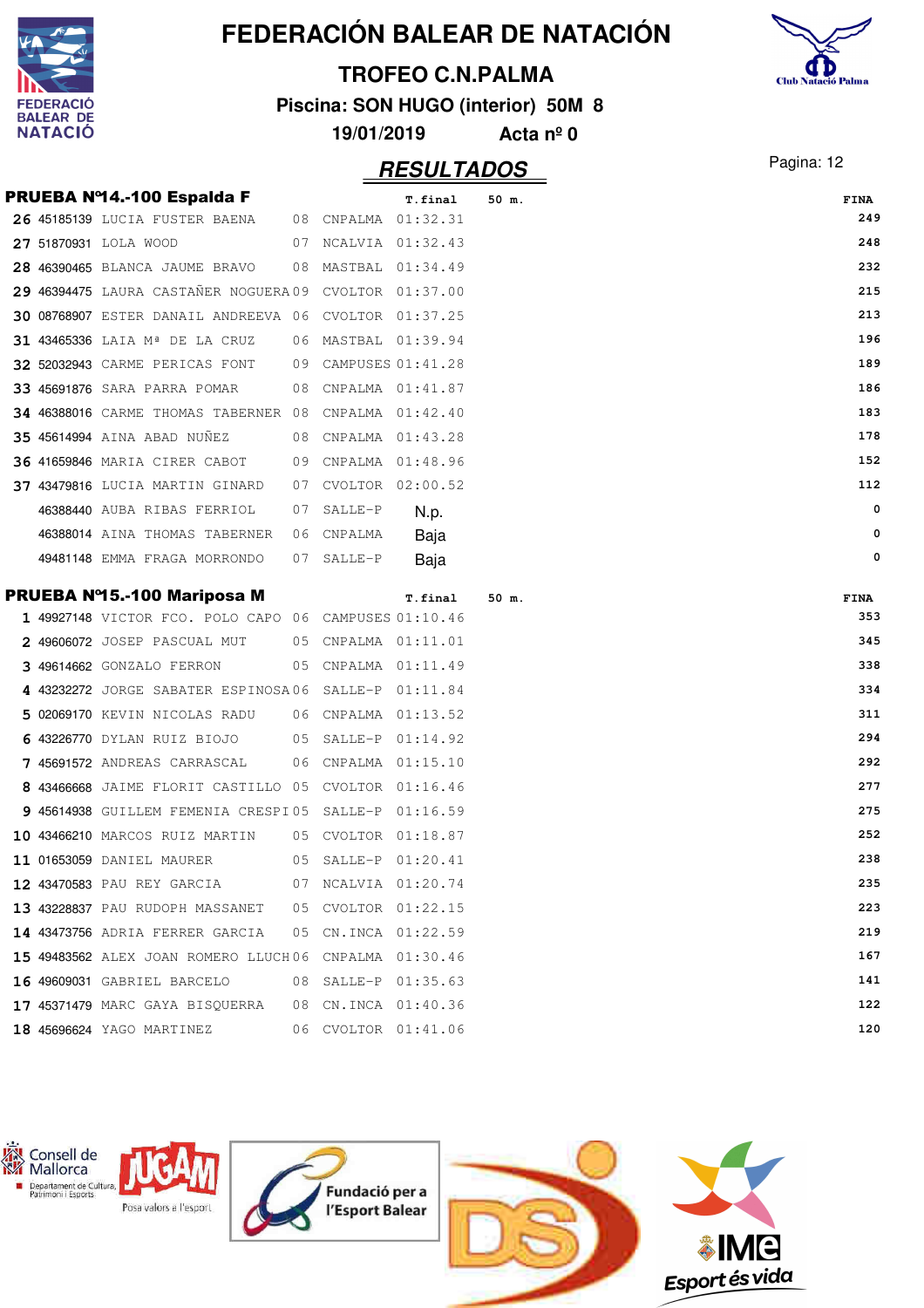|   |                             |                                                                    |                |                   |                                    |                    | FEDERACIÓN BALEAR DE NATACIÓN |                           |
|---|-----------------------------|--------------------------------------------------------------------|----------------|-------------------|------------------------------------|--------------------|-------------------------------|---------------------------|
|   |                             |                                                                    |                |                   | <b>TROFEO C.N.PALMA</b>            |                    |                               | <b>Club Natació Palma</b> |
|   | <b>DERACIO</b>              |                                                                    |                |                   | Piscina: SON HUGO (interior) 50M 8 |                    |                               |                           |
|   | BALEAR DE<br><b>NATACIO</b> |                                                                    |                | 19/01/2019        |                                    | Acta $n^{\circ}$ 0 |                               |                           |
|   |                             |                                                                    |                |                   | <b>RESULTADOS</b>                  |                    |                               | Pagina: 13                |
|   |                             |                                                                    |                |                   |                                    |                    |                               |                           |
|   |                             | <b>PRUEBA Nº15.-100 Mariposa M</b><br>19 49609504 VALENTIN DE TORO | 08             | MASTBAL           | T.final<br>01:46.17                | 50 m.              |                               | <b>FINA</b><br>103        |
|   |                             | 20 45696625 IKER MARTINEZ                                          | 06             |                   | CVOLTOR 01:49.71                   |                    |                               | 94                        |
|   |                             | 21 45371944 DANIEL TITOS IBAÑEZ                                    | 08             | MASTBAL 01:57.41  |                                    |                    |                               | 76                        |
|   |                             | 00721378 DENIZ RESHATOV                                            | 08             | CVOLTOR           | Desc                               |                    |                               | $\mathbf 0$               |
|   |                             | 49928399 IVAN CARDEÑOSA                                            | 08             | CNPALMA           | Desc                               |                    |                               | 0                         |
|   |                             | 43479546 IKER SANCHEZ BELTRAN                                      | 07             | MASTBAL           | Baja                               |                    |                               | 0                         |
|   |                             | 45187630 MIGUEL GUZMAN PINTO                                       | 05             | CNPALMA           | Baja                               |                    |                               | 0                         |
|   |                             |                                                                    |                |                   |                                    |                    |                               |                           |
|   |                             | <b>PRUEBA Nº16.-100 Mariposa F</b>                                 |                |                   | T.final                            | 50 m.              |                               | <b>FINA</b>               |
|   |                             | 1 43476271 ARIADNA MORA FERRANDIS 06                               |                | SALLE-P           | 01:13.31                           |                    |                               | 433                       |
|   |                             | 2 45189605 MARINA PONS RAMON                                       | 06             | CNPALMA 01:19.93  |                                    |                    |                               | 334                       |
|   |                             | 3 41659557 MARGALIDA CERDA                                         | 07             | FELANITX 01:20.44 |                                    |                    |                               | 328                       |
|   |                             | 4 41662594 ESTHER PENALVA                                          | 07             |                   | SALLE-P 01:21.62                   |                    |                               | 314                       |
| 5 |                             | 43479700 AGNES MAYOL SERRA                                         | 07             | SALLE-P           | 01:22.87                           |                    |                               | 300                       |
|   |                             | 6 49925383 MARTA SANDIN POLO                                       | 07             | SALLE-P           | 01:23.82                           |                    |                               | 290                       |
|   |                             | 7 43466031 JULIA MARIANO VALDES                                    | 06             | SALLE-P           | 01:29.38                           |                    |                               | 239                       |
|   |                             | 8 45187558 LUCIA ZUBIRI OLIVERA                                    | 07             | SALLE-P           | 01:32.12                           |                    |                               | 218                       |
|   |                             | 9 45614991 ELISABETH ABAD NUÑEZ                                    | 08             |                   | CNPALMA 01:32.59                   |                    |                               | 215                       |
|   |                             | 10 45185729 MIREIA VANRELL                                         | 07             |                   | CNPALMA 01:33.49                   |                    |                               | 209                       |
|   |                             | 11 49770993 ERIKA BAYON BUENO                                      | 08             | CVOLTOR           | 01:38.23                           |                    |                               | 180                       |
|   |                             | 12 41662195 MARTA ROCA RODADO                                      | 07             | CVOLTOR 01:52.89  |                                    |                    |                               | 119                       |
|   |                             | 46389239 LEYRE LUMBRERAS ROJO                                      |                | 06 SALLE-P        | Baja                               |                    |                               | 0                         |
|   |                             | <b>PRUEBA Nº17.-4x50 Libres X</b>                                  |                |                   | T.final                            | 50 m.              | 100 m.                        | <b>FINA</b>               |
|   | 1 00056                     | CNPALMA INICIACION                                                 | 0              |                   | CNPALMA 02:44.73                   |                    |                               | 137                       |
|   | 2 00848                     | SALLE-P INICIACION <a>0</a>                                        |                |                   | $SALLE-P$ $02:47.62$               |                    |                               | 130                       |
|   | 3 00877                     | CVOLTOR INICIACION                                                 | 0              |                   | CVOLTOR 03:06.45                   |                    |                               | 94                        |
|   | 4 01268                     | CAMPUSES INICIACION                                                | 0              |                   | CAMPUSES 03:24.15                  |                    |                               | 72                        |
|   | 5 01378                     | FELANITX INICIACION                                                | 0              |                   | FELANITX 03:30.23                  |                    |                               | 66                        |
|   |                             | <b>PRUEBA Nº18.-8x50 Libres X</b>                                  |                |                   |                                    |                    |                               |                           |
|   | 1 00056                     | CNPALMA BENJ-ALEV                                                  | 0              |                   | T.final<br>CNPALMA 04:17.62        | 50 m.              |                               | <b>FINA</b><br>623        |
|   | 2 00883                     | NCALVIA BENJ-ALEV                                                  | 09             | NCALVIA 04:17.76  |                                    |                    |                               | 622                       |
|   | 3 00848                     | SALLE-P BENJ-ALEV <a></a>                                          | $\overline{0}$ |                   | SALLE-P 04:23.07                   |                    |                               | 585                       |
|   | 4 01268                     | CAMPUSES BENJ-ALEV                                                 | $\mathbf{0}$   |                   | CAMPUSES 04:24.68                  |                    |                               | 575                       |
|   |                             |                                                                    |                |                   |                                    |                    |                               | 495                       |
|   | 5 01243                     | CN.INCA BENJ-ALEV                                                  | 0              |                   | CN.INCA 04:38.14                   |                    |                               |                           |

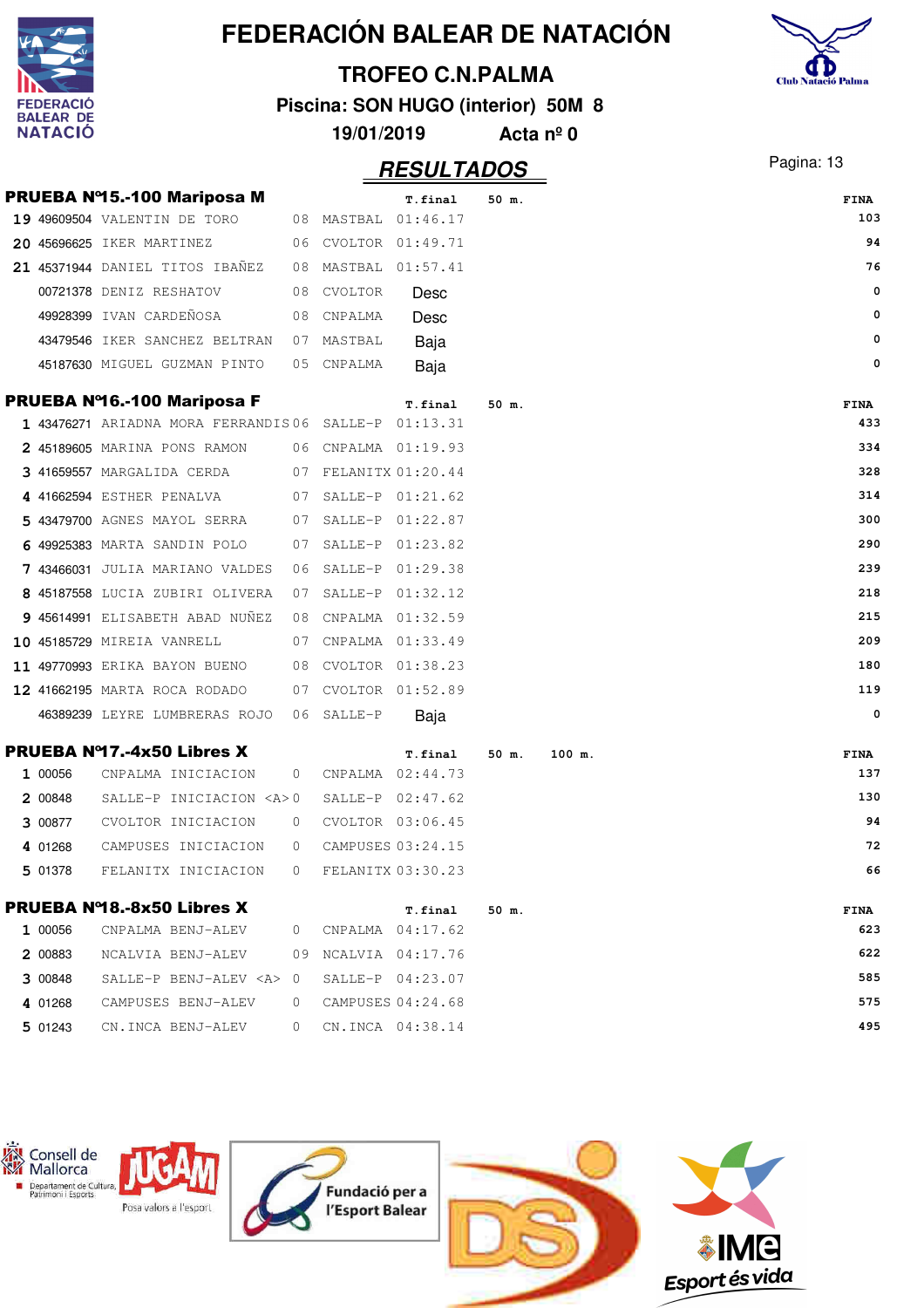|                      |                                                       |      |            |                         | <b>FEDERACION BALEAR DE NATACION</b> |                           |
|----------------------|-------------------------------------------------------|------|------------|-------------------------|--------------------------------------|---------------------------|
|                      |                                                       |      |            | <b>TROFEO C.N.PALMA</b> |                                      | <b>Club Natació Palma</b> |
| <b>DERACIO</b>       |                                                       |      |            |                         | Piscina: SON HUGO (interior) 50M 8   |                           |
| BALEAR DE<br>NATACIO |                                                       |      | 19/01/2019 |                         | Acta $n^{\circ}$ 0                   |                           |
|                      |                                                       |      |            |                         |                                      |                           |
|                      |                                                       |      |            | <b>RESULTADOS</b>       |                                      | Pagina: 14                |
|                      | <b>PRUEBA Nº18.-8x50 Libres X</b>                     |      |            | T.final                 | 50 m.                                | <b>FINA</b>               |
| 6 01378              | FELANITX BENJ-ALEV                                    | 0    |            | FELANITX 04:43.83       |                                      | 466                       |
| 7 00877              | CVOLTOR BENJ-ALEV                                     | 0    |            | CVOLTOR 04:46.78        |                                      | 452                       |
| 01291                | LLUCMA BENJ-ALEV                                      | 04   | LLUCMA     | Desc                    |                                      | 0                         |
|                      | <b>PRUEBA Nº19.-100 Libres M</b>                      |      |            | T.final                 | $50$ m.                              | <b>FINA</b>               |
|                      | 1 41543196 VICTOR MARTIN ROIG                         | 02   |            | CVOLTOR 00:53.79        |                                      | 663                       |
|                      | 2 43205972 JOAN REYNES VALLVERDU                      | - 97 | CNPALMA    | 00:53.94                |                                      | 658                       |
|                      | 43473758 ROBERTO GALLEGO                              | 02   | SALLE-P    | 00:55.80                |                                      | 594                       |
|                      | 45187625 SERGI PUIG BLANCO                            | 03   | NCALVIA    | 00:56.35                |                                      | 577                       |
|                      | 5 43205973 SALVADOR REYNES                            | 02   | CNPALMA    | 00:56.84                |                                      | 562                       |
|                      | 45370094 MARC LLINAS FRAU                             | 01   |            | CNPALMA 00:56.90        |                                      | 560                       |
|                      | 7 43478908 ADRIA SARD PUIGROS                         | 01   |            | CNPALMA 00:57.89        |                                      | 532                       |
|                      | 8 43476153 MATEU VENY OLIVER                          | 02   | CNPALMA    | 00:57.96                |                                      | 530                       |
|                      | 9 43472637 PAU MARTORELL CARDONA 01                   |      |            | CNPALMA 00:58.12        |                                      | 526                       |
|                      | 10 45611418 GUILLEM ESTARELLAS DE                     | 04   |            | CAMPUSES 00:58.88       |                                      | 506                       |
|                      | 11 45608935 PEP FORTEZA FORTEZA                       | 02   |            | CNPALMA 00:59.89        |                                      | 481                       |
|                      | 12 43210593 DAVID DEL VALLE MARIN                     | 03   |            | CAMPUSES 00:59.90       |                                      | 480                       |
|                      | 13 43479063 DANIEL CERDA HOLMAGER 00                  |      |            | CN.INCA 01:00.09        |                                      | 476                       |
|                      | 14 45185608 JOAN VICENS BUJOSA                        | 03   |            | CNPALMA 01:00.26        |                                      | 472                       |
|                      | 15 45186192 JERONI BARRERA ESTADES 04                 |      |            | NCALVIA 01:00.37        |                                      | 469                       |
|                      | 16 45614440 RAUL NUÑEZ LLADO                          | 02   | SALLE-P    | 01:00.90                |                                      | 457                       |
|                      | 17 43170898 JOSEP ANTONI MASCARO                      | 89   |            | CN.INCA 01:01.50        |                                      | 444                       |
|                      | 18 43218055 RAFEL JOSEP JAUME 03 CNPALMA 01:01.51     |      |            |                         |                                      | 444                       |
|                      | 19 43469427 JOEL LOPEZ RISCO 04 CN.INCA 01:01.88      |      |            |                         |                                      | 436                       |
|                      | 20 43471141 BARTOMEU VERDERA 04 CAMPUSES 01:02.06     |      |            |                         |                                      | 432                       |
|                      | 21 43198413 JOEL TRETT OLIVER 02 CNPALMA 01:02.43     |      |            |                         |                                      | 424                       |
|                      | 22 03764732 IVAN TEVZADZE 03 FELANITX 01:02.56        |      |            |                         |                                      | 422                       |
|                      | 23 41583512 MATIAS VICENS 94 FELANITX 01:02.66        |      |            |                         |                                      | 420                       |
|                      | 24 45611016 GERARD SALVADO FORTEZA03 CVOLTOR 01:02.90 |      |            |                         |                                      | 415                       |
|                      | 25 43463950 ALEJANDRO ARIAS GOMILA04 LLUCMA           |      |            | 01:03.25                |                                      | 408                       |
|                      | 25 41513796 MANUEL MAGALHAES 04 CNPALMA 01:03.25      |      |            |                         |                                      | 408                       |
|                      | 27 46390428 ALEX FERNANDEZ GOMEZ 03 CN.INCA 01:03.26  |      |            |                         |                                      | 408                       |
|                      | 28 45614380 PAU RUBIO BUJOSA 00 CNPALMA 01:03.69      |      |            |                         |                                      | 400                       |
|                      | 29 45192703 PAU CANYELLES FERRAGUT03 CVOLTOR 01:03.82 |      |            |                         |                                      | 397                       |
|                      | 30 09303721 ROBERT NAPIER 03 LLUCMA 01:03.90          |      |            |                         |                                      | 396                       |





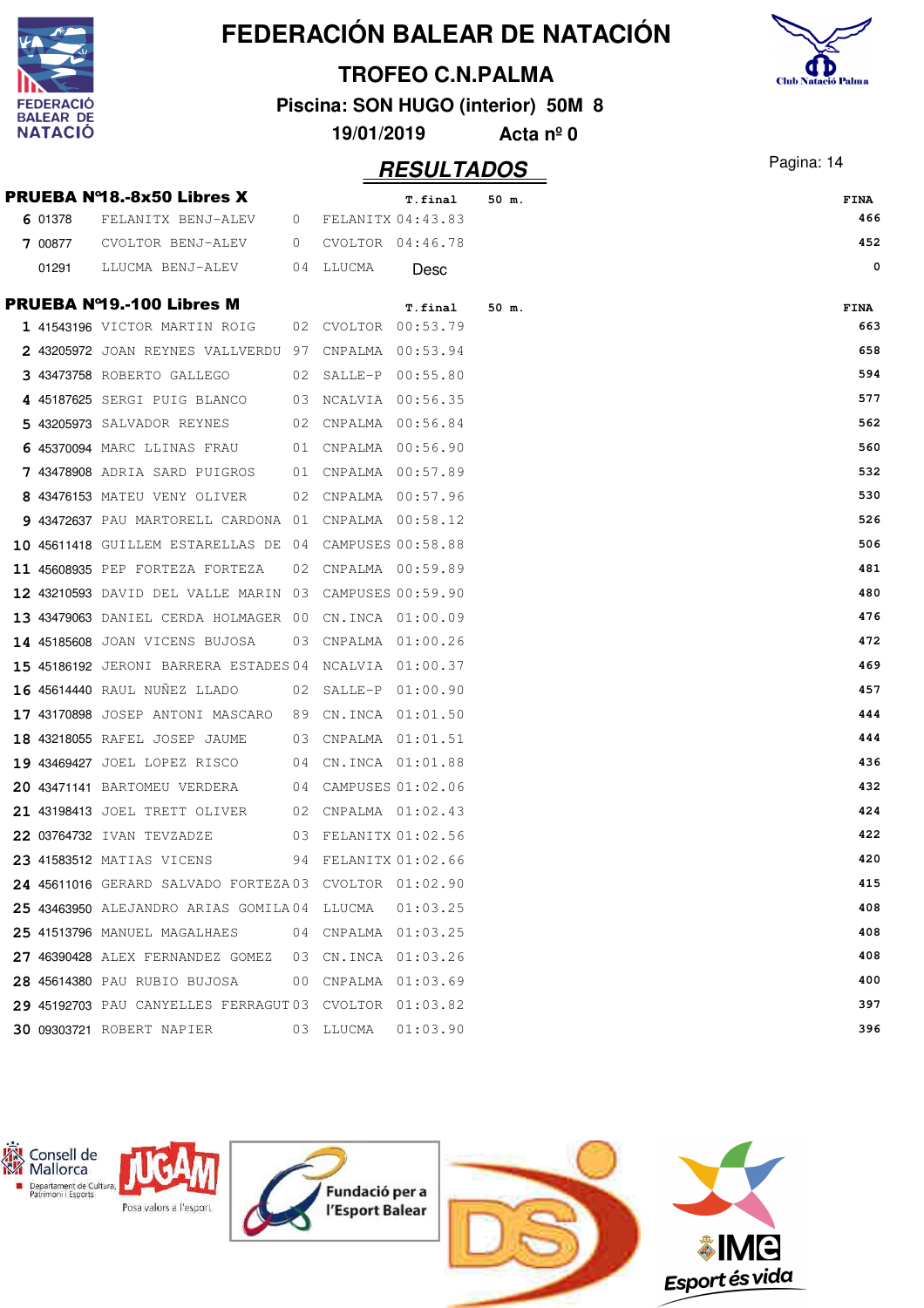

## **TROFEO C.N.PALMA**



**Piscina: SON HUGO (interior) 50M 8**

| 19/01/2019 | Acta $n^{\circ}$ 0 |
|------------|--------------------|
|            |                    |

|  | <b>PRUEBA Nº19.-100 Libres M</b>                       |    |                      | T.final           | 50 m. |  | FINA     |
|--|--------------------------------------------------------|----|----------------------|-------------------|-------|--|----------|
|  | 31 43482964 ALVARO GONZALEZ JUAN 02 CVOLTOR 01:03.92   |    |                      |                   |       |  | 395      |
|  | 32 43480370 JAUME RIBAS MONSERRAT 01 LLUCMA            |    |                      | 01:04.08          |       |  | 392      |
|  | 33 49605011 ANTONI CIFRE FERRAGUT 02 LLUCMA            |    |                      | 01:05.69          |       |  | 364      |
|  | 34 41618327 JESUS SANSALONI FLORES 04 ES.ARTA 01:05.76 |    |                      |                   |       |  | 363      |
|  | $35$ 46391659 ESTEVE ADELL HORRACH 04 NCALVIA 01:06.12 |    |                      |                   |       |  | 357      |
|  | <b>36 41622632 JORGE GONZALEZ</b>                      |    | 04 ES.ARTA 01:06.52  |                   |       |  | 351      |
|  | 37 43473260 RAUL TUDELA MALLEN 04 CVOLTOR 01:06.81     |    |                      |                   |       |  | 346      |
|  | 38 43218723 JORDI MAYOL SERRA                          |    | 04 SALLE-P 01:06.90  |                   |       |  | 345      |
|  | 39 78222156 PERE ANTONI GOST POU 04 CNMURO             |    |                      | 01:07.29          |       |  | 339      |
|  | 40 45614979 OSCAR DOMINGO                              |    | 04 CNPALMA 01:07.30  |                   |       |  | 339      |
|  | 41 43186151 MIGUEL CLADERA MUNAR 92 CN.INCA 01:07.71   |    |                      |                   |       |  | 333      |
|  | <b>42 43461003</b> Adrian rodriguez                    |    | 03 CVOLTOR 01:07.82  |                   |       |  | 331      |
|  | 43 52030257 XAVIER RODRIGUEZ RAMON03 CVOLTOR 01:08.41  |    |                      |                   |       |  | 322      |
|  | 44 43462985 MARC ALEMANY CODINA                        |    | 01 SALLE-P 01:09.21  |                   |       |  | 311      |
|  | 45 41621312 MIQUEL CAPO MARQUEZ                        |    | 04 CNMURO            | 01:09.97          |       |  | 301      |
|  | 46 45191890 GABRIEL REUS MEDIALDEA04 LLUCMA            |    |                      | 01:12.21          |       |  | 274      |
|  | 47 43467093 ARNAU-KAREL DEPREZ                         |    | 04 ILLES             | 01:12.85          |       |  | 267      |
|  | 48 43473472 ADAN ROMERO PONCE                          |    | 04 NCALVIA 01:13.89  |                   |       |  | 256      |
|  | 49 43479384 JUAN CERVANTES                             |    | 03 CVOLTOR 01:14.16  |                   |       |  | 253      |
|  | 50 41620798 CRISTOFOL VIVES MOREY 04 CNMURO            |    |                      | 01:14.37          |       |  | 251      |
|  | 51 45191829 LUCAS PEREIRA RIBES                        |    | 02 AQUATICS 01:16.96 |                   |       |  | 226      |
|  | $52$ 43211875 DENIS JOEL CHIRIBOGA 04 MASTBAL 01:18.87 |    |                      |                   |       |  | 210      |
|  | 53 43230160 DAVID GIMENEZ                              |    | 03 AQUATICS 01:19.37 |                   |       |  | 206      |
|  | <b>54 43231515</b> ALEJANDRO SOCIAS                    |    | 04 NCALVIA 01:23.90  |                   |       |  | 175      |
|  | 43183969 CARLOS GOMARIZ GAYA                           |    | 92 CVOLTOR           | Baja              |       |  | 0        |
|  | 45610144 JOAN MIQUEL NIETO                             |    | 06 CNPALMA           | Baja              |       |  | 0        |
|  | 41617351 MARC COSANO MAS                               |    | 99 CNMURO            | Baja              |       |  | 0        |
|  | 43463781 NICOLAS PEREZ SERRANO 04 SALLE-P              |    |                      | Baja              |       |  | $\Omega$ |
|  | PRUEBA N'20.-100 Libres F                              |    |                      | T.final           | 50 m. |  | FINA     |
|  | 1 43213615 AINA HIERRO PUJOL                           |    | 98 CNPALMA 00:58.99  |                   |       |  | 674      |
|  | 2 43466614 MARTA MARIA GUASP                           | 04 |                      | CVOLTOR 01:00.18  |       |  | 634      |
|  | 3 45614441 CLAUDIA NUÑEZ LLADO                         | 05 |                      | SALLE-P 01:01.13  |       |  | 605      |
|  | 4 49607602 AINA SALA RODRIGUEZ                         | 01 |                      | CNPALMA  01:01.14 |       |  | 605      |
|  | 5 45614378 MARIA RUBIO BUJOSA                          | 02 |                      | CNPALMA  01:01.81 |       |  | 586      |

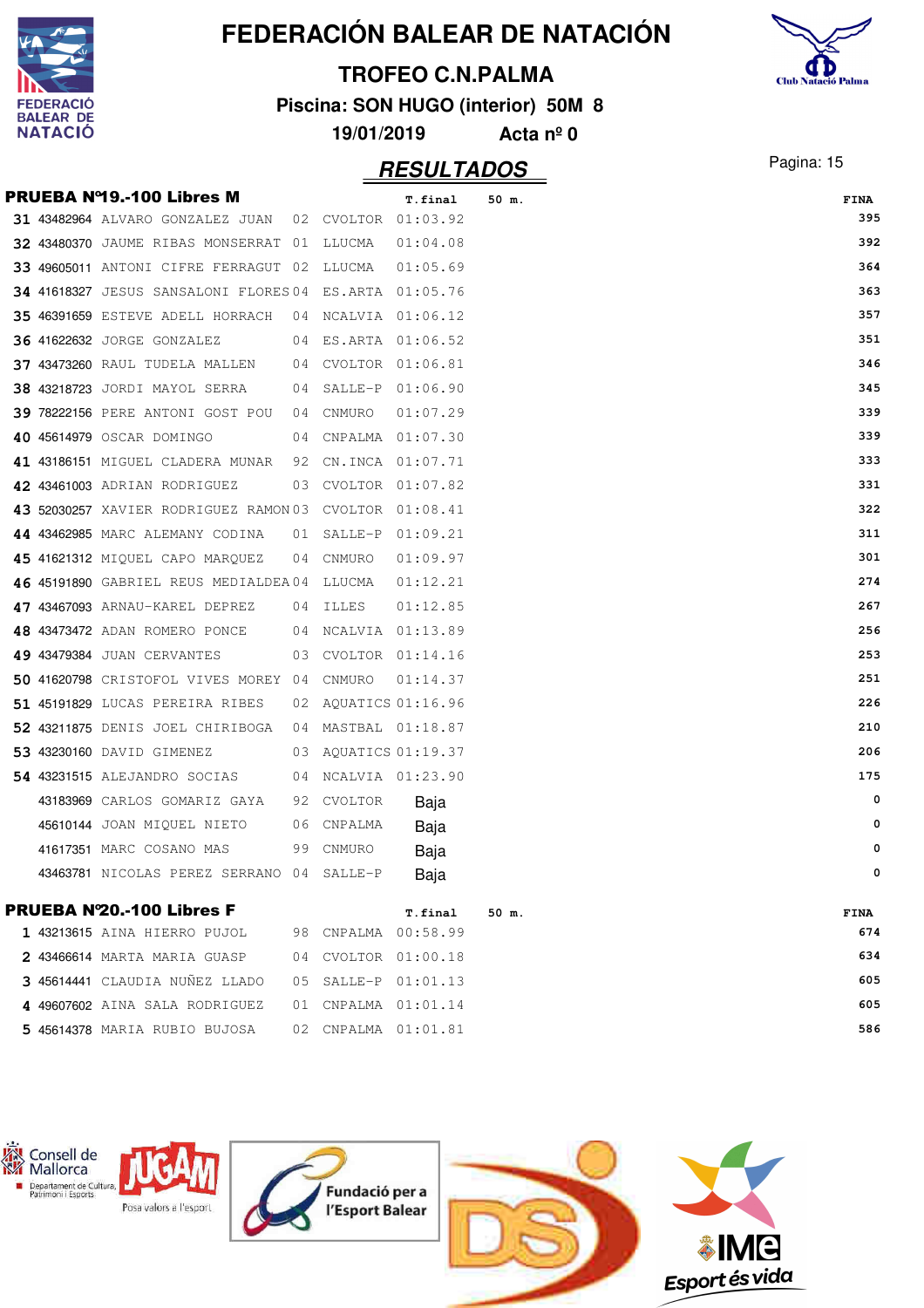

#### **TROFEO C.N.PALMA**

**Piscina: SON HUGO (interior) 50M 8**



**19/01/2019 Acta nº 0**

|  | <b>PRUEBA N'20.-100 Libres F</b>                             |                     | T.final  | 50 m.      | <b>FINA</b> |
|--|--------------------------------------------------------------|---------------------|----------|------------|-------------|
|  | 6 43205846 MARTA TORRENS CALVO 98 CNPALMA 01:02.98           |                     |          |            | 553         |
|  | <b>7 43465023</b> LAURA MENENDEZ                             | 01 SALLE-P 01:03.76 |          |            | 533         |
|  | 8 43466209 ALEJANDRA RUIZ MARTIN 03 CVOLTOR 01:04.10         |                     |          | $\sim 100$ | 525         |
|  | 9 02848609 JOHANNA E. SCHULZ                                 | 02 CVOLTOR 01:04.62 |          |            | 512         |
|  | 10 41543011 FRANCETTE GOMEZ 05 CNPALMA 01:05.21              |                     |          |            | 499         |
|  | 11 43467318 GABRIELA VELASCO 65 CAMPUSES 01:05.24            |                     |          |            | 498         |
|  | 12 43461267 PATRICIA ARMERO CALIZ 99 SALLE-P 01:05.42        |                     |          |            | 494         |
|  | 13 46393703 MARIA BONET CORTES 01 NCALVIA 01:05.82           |                     |          |            | 485         |
|  | <b>14 43474348</b> PAULA JOVER GALLEGO                       | 03 NCALVIA 01:05.91 |          |            | 483         |
|  | 15 78222803 MARIA ANTONIA MATEU                              | 01 CNPALMA 01:06.14 |          |            | 478         |
|  | 16 43223467 EMMA SANTOS KOFOD 02 NCALVIA 01:06.30            |                     |          |            | 474         |
|  | 17 43223264 NATALIA DURAHO LOZANO 01 CVOLTOR 01:06.96        |                     |          |            | 461         |
|  | 18 43218056 ELISABET Mª JAUME 03 MASTBAL 01:07.14            |                     |          |            | 457         |
|  | 19 43227870 AINA TORO GARCIA 02 NCALVIA 01:07.34             |                     |          |            | 453         |
|  | 20 45188148 SOFIA ROMERO AVILES 02 CNPALMA 01:07.56          |                     |          |            | 448         |
|  | 21 43478016 MARIA RULLAN MARTINEZ 03 CNPALMA 01:07.63        |                     |          |            | 447         |
|  | 22 49925382 ALEXANDRA SANDIN POLO 04 SALLE-P 01:07.76        |                     |          |            | 444         |
|  | 23 43233296 ANTONIA QUMEI SUREDA 04 CVOLTOR 01:08.00         |                     |          |            | 440         |
|  | <b>24 43470581</b> NEUS REY GARCIA 62 NCALVIA 01:08.04       |                     |          |            | 439         |
|  | <b>25 43213487</b> MAR GIMENEZ CERDO 03 CAMPUSES 01:08.09    |                     |          |            | 438         |
|  | 26 45187152 AITANA ROMAN ANDUJAR 02 CNPALMA 01:08.22         |                     |          |            | 436         |
|  | 27 43229623 SARA GIRALDO PEDROTE  05 CAMPUSES 01:08.64       |                     |          |            | 428         |
|  | 28 49866462 LUCIA GONZALEZ 04 NCALVIA 01:08.76               |                     |          |            | 425         |
|  | 29 46393032 CAROLINA HEREDIA 05 SALLE-P 01:08.77             |                     |          |            | 425         |
|  | 30 41587075 ATALIA PRAT PEREZ 02 ES.ARTA 01:08.81            |                     |          |            | 424         |
|  | <b>31 45614381 MARTA RUBIO BUJOSA</b>                        | 05 CNPALMA 01:08.94 |          |            | 422         |
|  | <b>32 45692981</b> ELBA RODRIGUEZ GARCIA 05 NCALVIA 01:08.95 |                     |          |            | 422         |
|  | 33 41664031 SOFIA BARRIOS GIORNO 05 CNPALMA 01:09.06         |                     |          |            | 420         |
|  | 34 43460934 MARIA NEUS DELICADO 03 CVOLTOR 01:09.13          |                     |          |            | 419         |
|  | 35 41586534 LAURA PONS SANTAMARIA 01 CNMURO                  |                     | 01:09.14 |            | 418         |
|  | 36 49773239 MARGALIDA RIBAS BERGAS 04 CNMURO                 |                     | 01:09.44 |            | 413         |
|  | <b>37 12344371 MARIOLA SVOLJSAK</b>                          | 03 NCALVIA 01:09.52 |          |            | 412         |
|  | 38 46394473 NEREA CASTAÑER NOGUERA 03 CVOLTOR 01:09.84       |                     |          |            | 406         |
|  | 39 41587333 MAGDALENA MUELAS RIGO 04 FELANITX 01:10.73       |                     |          |            | 391         |
|  |                                                              |                     |          |            |             |

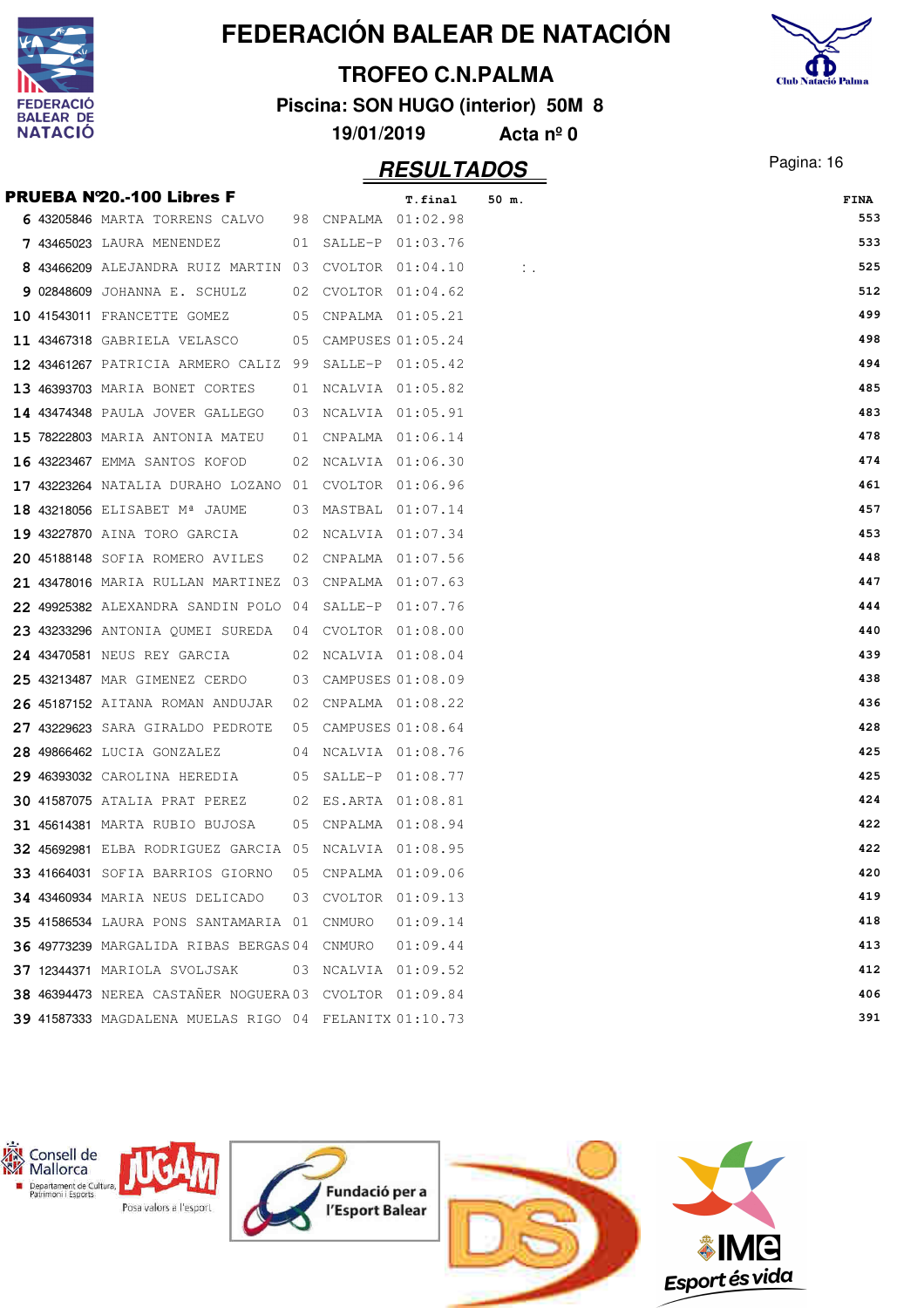

#### **TROFEO C.N.PALMA**

**Piscina: SON HUGO (interior) 50M 8**



**19/01/2019 Acta nº 0**

|  | <b>PRUEBA N'20.-100 Libres F</b>                      |     |            | T.final              | 50 m. | <b>FINA</b> |
|--|-------------------------------------------------------|-----|------------|----------------------|-------|-------------|
|  | 40 43477108 NATALIA MARTINEZ 04 CVOLTOR 01:10.77      |     |            |                      |       | 390         |
|  | 41 45371886 PAULA MUT TUGORES                         |     |            | 05 CVOLTOR 01:10.92  |       | 388         |
|  | 42 41620244 JOANA MARIA SASTRE                        |     |            | 05 FELANITX 01:11.60 |       | 377         |
|  | 43 43475268 MARTA CHUN ROCA                           |     |            | 05 CVOLTOR 01:11.77  |       | 374         |
|  | 44 46389177 AINA CACERES TORRES                       |     |            | 05 CN.INCA 01:12.55  |       | 362         |
|  | 45 43217884 ALISON ANDREA                             |     |            | 04 CVOLTOR 01:13.17  |       | 353         |
|  | 46 43474334 PAULA NADAL CANET                         |     |            | 04 NCALVIA 01:14.26  |       | 338         |
|  | 47 45370176 PAULA FRAU BOSCH 05 NCALVIA 01:16.53      |     |            |                      |       | 308         |
|  | 48 41659496 PAULA CALDENTEY FERRER05 ES.ARTA 01:18.54 |     |            |                      |       | 285         |
|  | 49 45185811 MARTA MARIA SALES 05 CVOLTOR 01:18.55     |     |            |                      |       | 285         |
|  | 50 49773240 MERCE RIBAS BERGAS 05 CNMURO              |     |            | 01:19.72             |       | 273         |
|  | 51 45608970 SOFIA MARTIN EXTREMERA05 MASTBAL 01:20.89 |     |            |                      |       | 261         |
|  | 52 43233207 MARINA BIBILONI COLL 02 AQUATICS 01:22.31 |     |            |                      |       | 248         |
|  | 53 45695489 NURIA VIVES BONILLA                       |     |            | 03 BOCCHORI 01:23.62 |       | 236         |
|  | <b>54 43464708</b> AINA SEGUI TOMAS                   |     | 04 LLUCMA  | 01:23.96             |       | 234         |
|  | 55 46389592 AROA HIDALGO CASTILLO 05 LLUCMA           |     |            | 01:26.50             |       | 214         |
|  | 49481568 MIREIA MARTI SEBASTIA 04 BOCCHORI            |     |            | Baja                 |       | 0           |
|  | 45371014 CLARA SERRA SUREDA                           |     | 08 LLUCMA  | Baja                 |       | 0           |
|  | 49928607 ELENA AMOR BAUZA                             |     | 09 LLUCMA  | Baja                 |       | 0           |
|  | 49608206 PAULA OLIVARES TORRICO 09 LLUCMA             |     |            | Baja                 |       | 0           |
|  | 45611761 AINA GARAU VILLALBA                          |     | 06 LLUCMA  | Baja                 |       | 0           |
|  | 49771064 COLOMA MORAGUES                              |     | 06 LLUCMA  | Baja                 |       | 0           |
|  | 45698571 MARINA DAVIU BALLESTER 05 LLUCMA             |     |            | Baja                 |       | 0           |
|  | 41662194 LUCIA ROCA RODADO                            |     | 03 CVOLTOR | Baja                 |       | 0           |
|  | 78222804 AINA MATEU PONS                              |     | 03 CNPALMA | Baja                 |       | 0           |
|  | 41619054 BARBARA MORAGUES                             |     | 02 CNMURO  | Baja                 |       | 0           |
|  | 43217990 MARIA ESTARAS QUESADA 02 SALLE-P             |     |            | Baja                 |       | 0           |
|  | PRUEBA Nº21.-100 Braza M                              |     |            | T.final              | 50 m. | FINA        |
|  | 1 43461268 ADRIAN ARMERO CALIZ                        |     |            | 99 SALLE-P 01:06.82  |       | 625         |
|  | 2 43466374 NESTOR SIQUIER RIPOLL 04                   |     |            | CNPALMA 01:11.81     |       | 504         |
|  | 3 46392450 GERARD FALCO GUILLEM                       | 01  |            | SALLE-P 01:14.26     |       | 455         |
|  | 4 45614675 ALVARO MIRO JURADO                         | 04  |            | CVOLTOR 01:18.26     |       | 389         |
|  | 5 43473758 ROBERTO GALLEGO                            | 02. |            | SALLE-P 01:19.02     |       | 378         |
|  | 6 43461002 JUAN RAMON LAGAR                           |     |            | 03 CVOLTOR 01:20.84  |       | 353         |

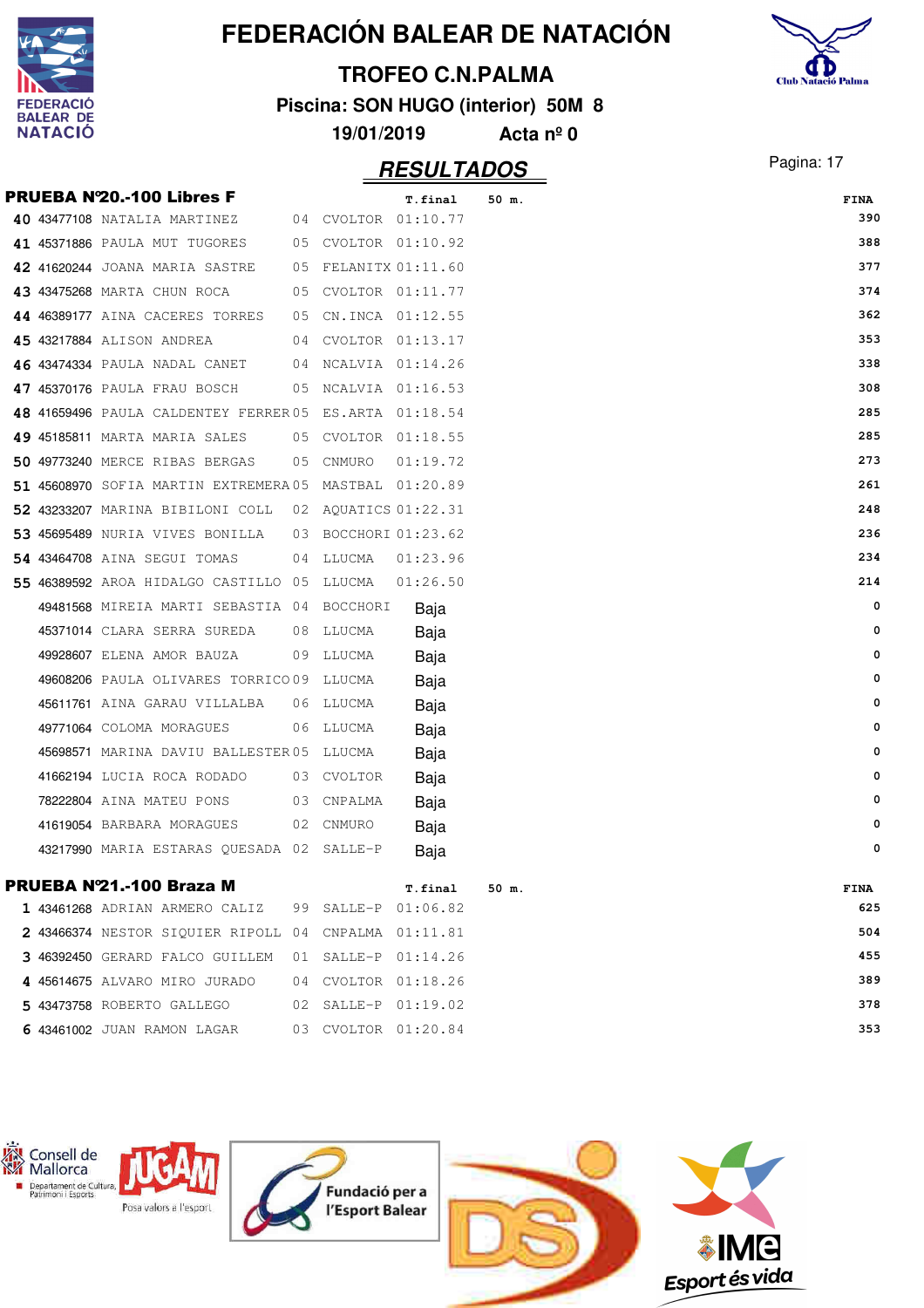|                                    |                                                        |          |          |                         | FEDERACIÓN BALEAR DE NATACIÓN      |                           |
|------------------------------------|--------------------------------------------------------|----------|----------|-------------------------|------------------------------------|---------------------------|
|                                    |                                                        |          |          | <b>TROFEO C.N.PALMA</b> |                                    |                           |
| <b>FEDERACIO</b>                   |                                                        |          |          |                         | Piscina: SON HUGO (interior) 50M 8 | <b>Club Natació Palma</b> |
| <b>BALEAR DE</b><br><b>NATACIO</b> |                                                        |          |          | 19/01/2019              | Acta $n^{\circ}$ 0                 |                           |
|                                    |                                                        |          |          | <b>RESULTADOS</b>       |                                    | Pagina: 18                |
|                                    | PRUEBA Nº21.-100 Braza M                               |          |          | T.final                 | 50 m.                              | <b>FINA</b>               |
|                                    | 7 43459955 PABLO NAVAS ACEITUNO<br>02                  |          |          | CVOLTOR 01:20.87        |                                    | 353                       |
|                                    | 8 43198413 JOEL TRETT OLIVER<br>02                     |          |          | CNPALMA 01:20.93        |                                    | 352                       |
|                                    | 9 45614979 OSCAR DOMINGO                               |          |          | 04 CNPALMA 01:23.85     |                                    | 316                       |
|                                    | 10 43461489 TONI FRAU SIQUIER                          |          |          | 02 CVOLTOR 01:26.68     |                                    | 286                       |
|                                    | 11 43218723 JORDI MAYOL SERRA<br>04                    | SALLE-P  |          | 01:29.68                |                                    | 259                       |
|                                    | 12 52030257 XAVIER RODRIGUEZ RAMON 03                  |          |          | CVOLTOR 01:33.40        |                                    | 229                       |
|                                    | 41660313 MIQUEL ADROVER RIGO<br>08                     | FELANITX |          | Baja                    |                                    | 0                         |
|                                    | 41661947 TOMEU JULIA MAIMO<br>07                       |          | FELANITX | Baja                    |                                    | 0                         |
|                                    | 45185810 SANTIAGO SALES LLINAS<br>- 99                 | CVOLTOR  |          | Baja                    |                                    | 0                         |
|                                    | 46391666 EDUARD CERDA CALVO<br>02                      | CN.INCA  |          | Baja                    |                                    | 0                         |
|                                    | 43459771 PEDRO JUAN PINO GARCIA06                      | MASTBAL  |          | Baja                    |                                    | 0                         |
|                                    | 54623911 MARC FERRER AGUILAR<br>07                     | MASTBAL  |          | Baja                    |                                    | 0                         |
|                                    | 43199949 KEVIN RUIZ BIOJO<br>02                        | SALLE-P  |          | Baja                    |                                    | 0                         |
|                                    | PRUEBA Nº22.-100 Braza F                               |          |          | T.final                 | 50 m.                              | <b>FINA</b>               |
|                                    | 1 43475420 LILIA ARROM LLIZO                           |          |          | 04 CN.INCA 01:16.36     |                                    | 592                       |
|                                    | 2 43478084 MARIA SERRA BONET<br>02                     |          |          | CNPALMA 01:18.40        |                                    | 547                       |
|                                    | 3 41543010 CARME GOMEZ CAMPINS<br>03                   |          |          | CNPALMA 01:18.54        |                                    | 544                       |
|                                    | 49770151 ESTELA GARAU MORENO                           |          |          | 05 CNPALMA 01:19.93     |                                    | 516                       |
|                                    | 5 43470223 AINA BOIX HOMAR<br>05                       |          |          | CNPALMA 01:21.37        |                                    | 490                       |
|                                    | 6 06922770 IVETA IVANOVA TODOROVA04 CVOLTOR 01:21.88   |          |          |                         |                                    | 480                       |
|                                    | 7 43235046 PAULA GAYA BISQUERRA 05 CN.INCA 01:22.52    |          |          |                         |                                    | 469                       |
|                                    | 8 43478016 MARIA RULLAN MARTINEZ 03 CNPALMA 01:23.90   |          |          |                         |                                    | 447                       |
|                                    | 9 41620776 CRISTINA COMAS ANDREO 01 CN.INCA 01:25.48   |          |          |                         |                                    | 422                       |
|                                    | 10 45184053 AINA TOMAS HERNANDEZ 04 CNPALMA 01:25.81   |          |          |                         |                                    | 417                       |
|                                    | 11 43477699 NEREA GONZALEZ ALARCON 02 CNPALMA 01:26.06 |          |          |                         |                                    | 414                       |
|                                    | 12 43228977 CLAUDIA ALVAREZ                            |          |          | 02 CNPALMA 01:26.24     |                                    | 411                       |
|                                    | 13 45691103 PAULA COLOMAR CARRASCO04 CAMPUSES 01:26.77 |          |          |                         |                                    | 404                       |
|                                    | 14 78222803 MARIA ANTONIA MATEU                        |          |          | 01 CNPALMA 01:27.31     |                                    | 396                       |
|                                    | 15 78223022 KIARA TORRICO RUIZ                         |          |          | 05 CVOLTOR 01:29.12     |                                    | 373                       |
|                                    | 16 45696080 CLAUDIA AMENGUAL                           |          |          | 05 CN.INCA 01:29.96     |                                    | 362                       |
|                                    | 17 43464409 IRENE VAZQUEZ ANDRES 04 SALLE-P 01:30.21   |          |          |                         |                                    | 359                       |
|                                    | 18 46388012 CATERINA THOMAS                            |          |          | 04 CNPALMA 01:33.39     |                                    | 324                       |
|                                    | 19 43476676 CLARA PASCUAL SABANIEL05 SALLE-P 01:35.62  |          |          |                         |                                    | 302                       |
|                                    | 20 46390210 ELENA BUENO SERRANO                        |          |          | 04 MASTBAL 01:36.71     |                                    | 292                       |
|                                    |                                                        |          |          |                         |                                    |                           |

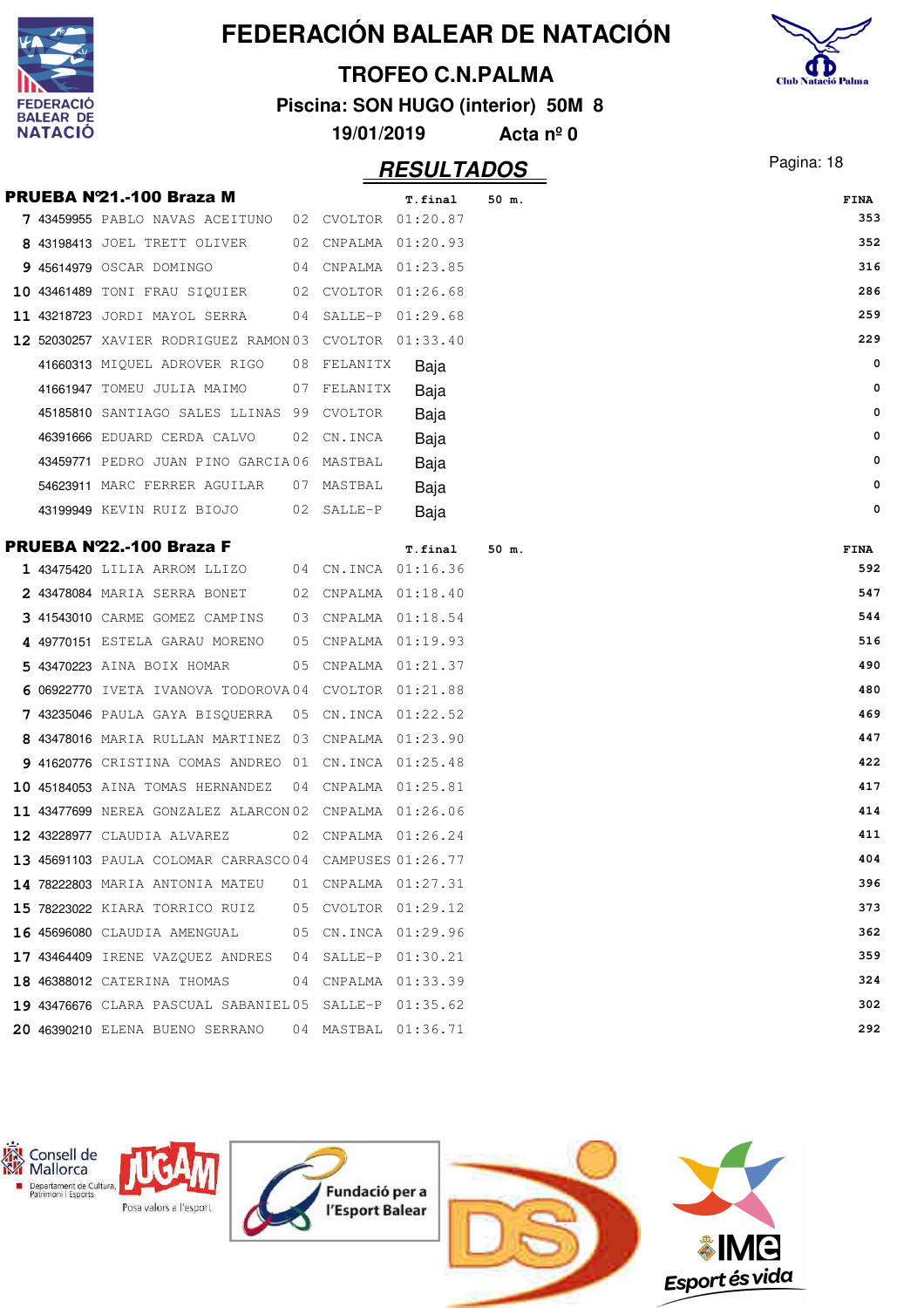|                                      |                                                          |    |                      |                                    |                    | FEDERACIÓN BALEAR DE NATACIÓN |                           |
|--------------------------------------|----------------------------------------------------------|----|----------------------|------------------------------------|--------------------|-------------------------------|---------------------------|
|                                      |                                                          |    |                      | <b>TROFEO C.N.PALMA</b>            |                    |                               | <b>Club Natació Palma</b> |
| <b>FEDERACIO</b><br><b>BALEAR DE</b> |                                                          |    |                      | Piscina: SON HUGO (interior) 50M 8 |                    |                               |                           |
| <b>NATACIO</b>                       |                                                          |    | 19/01/2019           |                                    | Acta $n^{\circ}$ 0 |                               |                           |
|                                      |                                                          |    |                      | <b>RESULTADOS</b>                  |                    |                               | Pagina: 19                |
|                                      | PRUEBA Nº22.-100 Braza F                                 |    |                      | T.final                            | 50 m.              |                               | <b>FINA</b>               |
|                                      | 49613383 MARTINA FONT RUA                                |    | 04 CAMPUSES          | Baja                               |                    |                               | 0                         |
|                                      | PRUEBA Nº23.-100 Espalda M                               |    |                      | T.final                            | 50 m.              |                               | FINA                      |
|                                      | 1 43483013 ARNAU PALMER MORA                             |    | 01 CNPALMA 01:03.16  |                                    |                    |                               | 553                       |
|                                      | 2 45187625 SERGI PUIG BLANCO                             | 03 | NCALVIA 01:06.78     |                                    |                    |                               | 468                       |
|                                      | 3 43459955 PABLO NAVAS ACEITUNO                          | 02 | CVOLTOR 01:07.61     |                                    |                    |                               | 451                       |
|                                      | 4 45185608 JOAN VICENS BUJOSA                            | 03 | CNPALMA 01:09.43     |                                    |                    |                               | 416                       |
|                                      | 5 43470663 MARCOS SANCHEZ                                |    | 04 SALLE-P 01:10.03  |                                    |                    |                               | 406                       |
|                                      | 6 43475536 GUILLEM SALVA GUAL                            |    | 03 CVOLTOR 01:11.62  |                                    |                    |                               | 379                       |
|                                      | 7 43466374 NESTOR SIQUIER RIPOLL 04 CNPALMA 01:12.10     |    |                      |                                    |                    |                               | 372                       |
|                                      | 8 41572288 PEDRO JUAN VIVES                              |    | 92 FELANITX 01:13.67 |                                    |                    |                               | 349                       |
|                                      | 9 45186192 JERONI BARRERA ESTADES 04 NCALVIA 01:13.71    |    |                      |                                    |                    |                               | 348                       |
|                                      | 10 03764732 IVAN TEVZADZE                                |    | 03 FELANITX 01:15.08 |                                    |                    |                               | 329                       |
|                                      | 11 07704218 DENIS MOLNAR                                 |    | 04 CNPALMA 01:15.21  |                                    |                    |                               | 328                       |
|                                      | 12 43482964 ALVARO GONZALEZ JUAN                         |    | 02 CVOLTOR 01:15.69  |                                    |                    |                               | 321                       |
|                                      | 13 41618327 JESUS SANSALONI FLORES 04 ES.ARTA 01:19.71   |    |                      |                                    |                    |                               | 275                       |
|                                      |                                                          |    |                      |                                    |                    |                               |                           |
|                                      | PRUEBA Nº24.-100 Espalda F<br>1 49923805 MARTINA MANRESA |    | 05 SALLE-P 01:05.21  | T.final                            | 50 m.              |                               | <b>FINA</b><br>707        |
|                                      | 2 78222374 Mª PILAR PERELLO                              |    | 00 CNPALMA 01:07.36  |                                    |                    |                               | 642                       |
|                                      | 3 45614499 LLUCIA MIERAS PIZA                            |    | 03 CVOLTOR 01:10.13  |                                    |                    |                               | 569                       |
|                                      | 4 45614378 MARIA RUBIO BUJOSA 02 CNPALMA 01:11.84        |    |                      |                                    |                    |                               | 529                       |
|                                      | 5 49866462 LUCIA GONZALEZ                                |    | 04 NCALVIA 01:16.30  |                                    |                    |                               | 442                       |
|                                      | 6 43232487 LUA RIEDMULLER ALONSO 05 NCALVIA 01:16.86     |    |                      |                                    |                    |                               | 432                       |
|                                      | 7 43223264 NATALIA DURAHO LOZANO 01 CVOLTOR 01:20.65     |    |                      |                                    |                    |                               | 374                       |
|                                      | 8 43233296 ANTONIA OUMEI SUREDA 04 CVOLTOR 01:20.86      |    |                      |                                    |                    |                               | 371                       |
|                                      | <b>9 45192702 NEUS CANYELLES</b>                         |    | 05 CVOLTOR 01:23.48  |                                    |                    |                               | 337                       |
|                                      | 10 41587333 MAGDALENA MUELAS RIGO 04 FELANITX 01:27.75   |    |                      |                                    |                    |                               | 290                       |
|                                      | <b>11 45371886</b> PAULA MUT TUGORES                     |    | 05 CVOLTOR 01:28.28  |                                    |                    |                               | 285                       |
|                                      | 12 45185811 MARTA MARIA SALES                            |    | 05 CVOLTOR 01:30.47  |                                    |                    |                               | 265                       |
|                                      | 13 41659496 PAULA CALDENTEY FERRER 05 ES.ARTA 01:33.92   |    |                      |                                    |                    |                               | 237                       |
|                                      | 14 45608970 SOFIA MARTIN EXTREMERA05 MASTBAL 01:36.12    |    |                      |                                    |                    |                               | 221                       |
|                                      | 78222804 AINA MATEU PONS                                 |    | 03 CNPALMA           | Baja                               |                    |                               | 0                         |
|                                      |                                                          |    |                      |                                    |                    |                               |                           |
|                                      | PRUEBA Nº25.-100 Mariposa M                              |    |                      | T.final                            | 50 m.              |                               | FINA                      |
|                                      | 1 43205972 JOAN REYNES VALLVERDU 97 CNPALMA 00:58.59     |    |                      |                                    |                    |                               | 615                       |

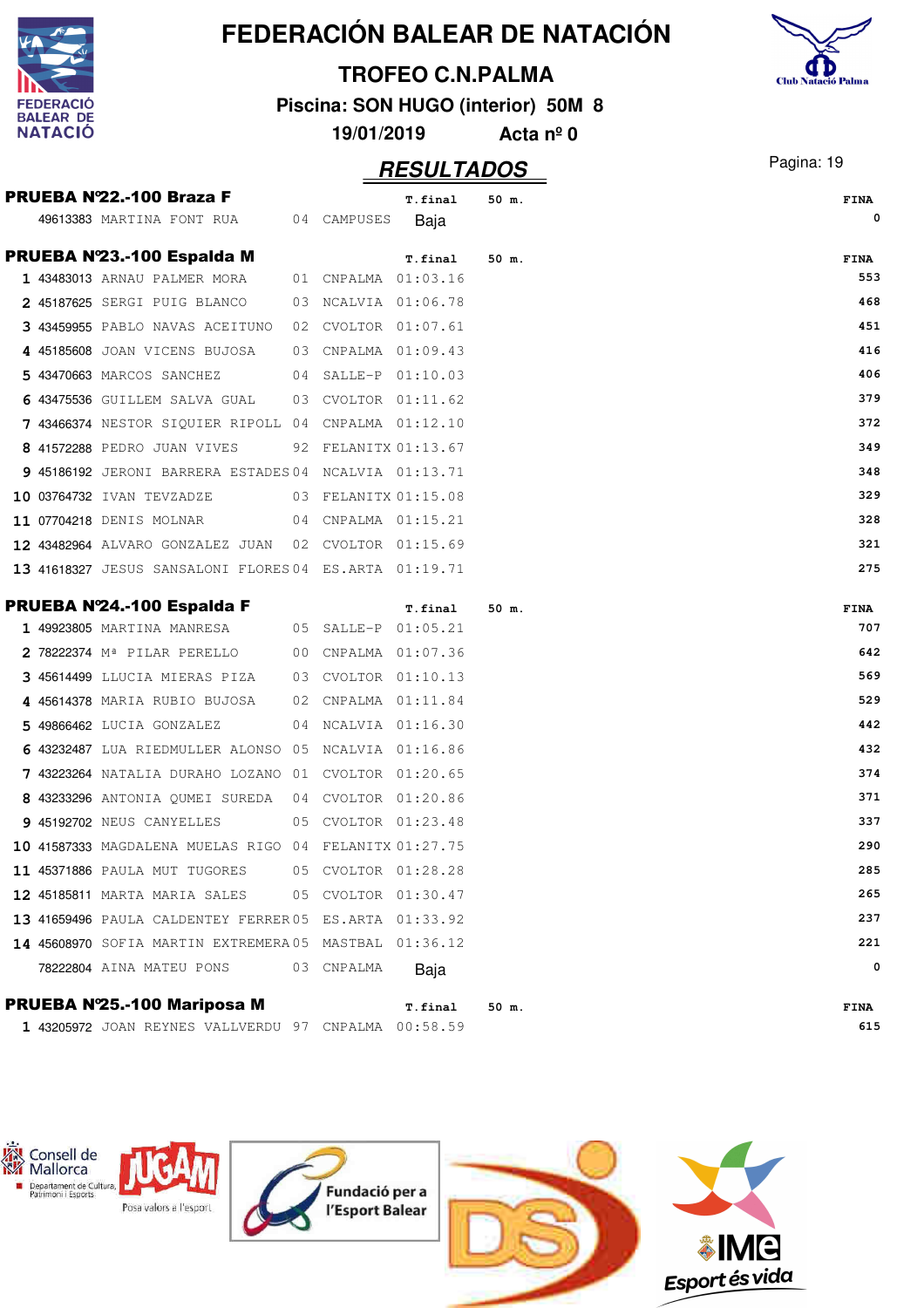|                           |                                                       |    |            |                         | FEDERACIÓN BALEAR DE NATACIÓN      |                           |
|---------------------------|-------------------------------------------------------|----|------------|-------------------------|------------------------------------|---------------------------|
|                           |                                                       |    |            | <b>TROFEO C.N.PALMA</b> |                                    |                           |
| <b>DERACIO</b>            |                                                       |    |            |                         | Piscina: SON HUGO (interior) 50M 8 | <b>Club Natació Palma</b> |
| LEAR DE<br><b>NATACIO</b> |                                                       |    | 19/01/2019 |                         | Acta $n^{\circ}$ 0                 |                           |
|                           |                                                       |    |            | <b>RESULTADOS</b>       |                                    | Pagina: 20                |
|                           | PRUEBA Nº25.-100 Mariposa M                           |    |            | T.final                 | $50$ m.                            | FINA                      |
|                           | 2 45185810 SANTIAGO SALES LLINAS 99 CVOLTOR 01:00.32  |    |            |                         |                                    | 563                       |
|                           | 3 41543196 VICTOR MARTIN ROIG                         |    |            | 02 CVOLTOR 01:00.46     |                                    | 560                       |
|                           | 4 43478908 ADRIA SARD PUIGROS                         | 01 |            | CNPALMA 01:01.07        |                                    | 543                       |
|                           | 5 43214090 JOAN SASTRE RODRIGUEZ 04                   |    |            | CVOLTOR 01:02.87        |                                    | 498                       |
|                           | 6 43476153 MATEU VENY OLIVER                          | 02 |            | CNPALMA 01:03.40        |                                    | 485                       |
|                           | 7 45611418 GUILLEM ESTARELLAS DE 04 CAMPUSES 01:04.36 |    |            |                         |                                    | 464                       |
|                           | 8 45371761 JOAN LLODRA SERRA                          |    |            | 02 SALLE-P 01:05.85     |                                    | 433                       |
|                           | 9 45608935 PEP FORTEZA FORTEZA                        | 02 |            | CNPALMA 01:07.49        |                                    | 402                       |
|                           | 10 43234633 POL PEREZ MACARRO                         | 02 |            | CVOLTOR 01:07.50        |                                    | 402                       |
|                           | 11 78220544 RAFAEL CEREZO IGNACIO 97                  |    |            | CNPALMA 01:07.90        |                                    | 395                       |
|                           | 12 43218055 RAFEL JOSEP JAUME                         | 03 |            | CNPALMA 01:10.50        |                                    | 353                       |
|                           | 13 43461002 JUAN RAMON LAGAR                          |    |            | 03 CVOLTOR 01:10.78     |                                    | 349                       |
|                           | 14 07704218 DENIS MOLNAR                              | 04 |            | CNPALMA 01:10.98        |                                    | 346                       |
|                           | 15 45611016 GERARD SALVADO FORTEZA03 CVOLTOR 01:11.11 |    |            |                         |                                    | 344                       |
|                           | <b>16 41513796 MANUEL MAGALHAES</b>                   | 04 |            | CNPALMA 01:13.65        |                                    | 310                       |
|                           | 17 41658679 DAVID GAVILLA                             | 03 |            | ES.ARTA 01:17.23        |                                    | 268                       |
|                           | 18 45187556 ARNAU ALCOVER BARBOSA 04 SALLE-P          |    |            | 01:18.03                |                                    | 260                       |
|                           | <b>19 43479384 JUAN CERVANTES</b>                     | 03 |            | CVOLTOR 01:18.93        |                                    | 251                       |
|                           | <b>20 43477418 SERGI OUETGLAS</b>                     | 03 | SALLE-P    | 01:19.27                |                                    | 248                       |
|                           | 43463781 NICOLAS PEREZ SERRANO 04                     |    | SALLE-P    | N.p.                    |                                    | 0                         |
|                           | PRUEBA Nº26.-100 Mariposa F                           |    |            | T.final                 | 50 m.                              | FINA                      |
|                           | <b>1 43213615</b> AINA HIERRO PUJOL                   |    |            | 98 CNPALMA 01:02.10     |                                    | 713                       |
|                           | 2 43465671 MALEN TOMAS MELERO                         |    |            | 01 SALLE-P 01:06.31     |                                    | 586                       |
|                           | 3 43478084 MARIA SERRA BONET                          |    |            | 02 CNPALMA 01:08.53     |                                    | 531                       |
|                           | 4 49607602 AINA SALA RODRIGUEZ                        |    |            | 01 CNPALMA 01:09.34     |                                    | 512                       |
|                           | 5 49770151 ESTELA GARAU MORENO                        |    |            | 05 CNPALMA 01:11.10     |                                    | 475                       |
|                           | 6 46393703 MARIA BONET CORTES                         |    |            | 01 NCALVIA 01:11.94     |                                    | 459                       |
|                           | 7 43573918 NADIA CORRADINI                            |    |            | 05 NCALVIA 01:12.85     |                                    | 442                       |
|                           | 8 41543011 FRANCETTE GOMEZ                            |    |            | 05 CNPALMA 01:13.12     |                                    | 437                       |
|                           | 9 45184053 AINA TOMAS HERNANDEZ                       |    |            | 04 CNPALMA 01:15.77     |                                    | 393                       |
|                           | 10 41587075 ATALIA PRAT PEREZ                         |    |            | 02 ES.ARTA 01:16.09     |                                    | 388                       |
|                           | 10 46388012 CATERINA THOMAS                           |    |            | 04 CNPALMA 01:16.09     |                                    | 388                       |
|                           | 12 06922770 IVETA IVANOVA TODOROVA04 CVOLTOR 01:17.06 |    |            |                         |                                    | 373                       |
|                           | 13 43475268 MARTA CHUN ROCA                           |    |            | 05 CVOLTOR 01:18.78     |                                    | 349                       |

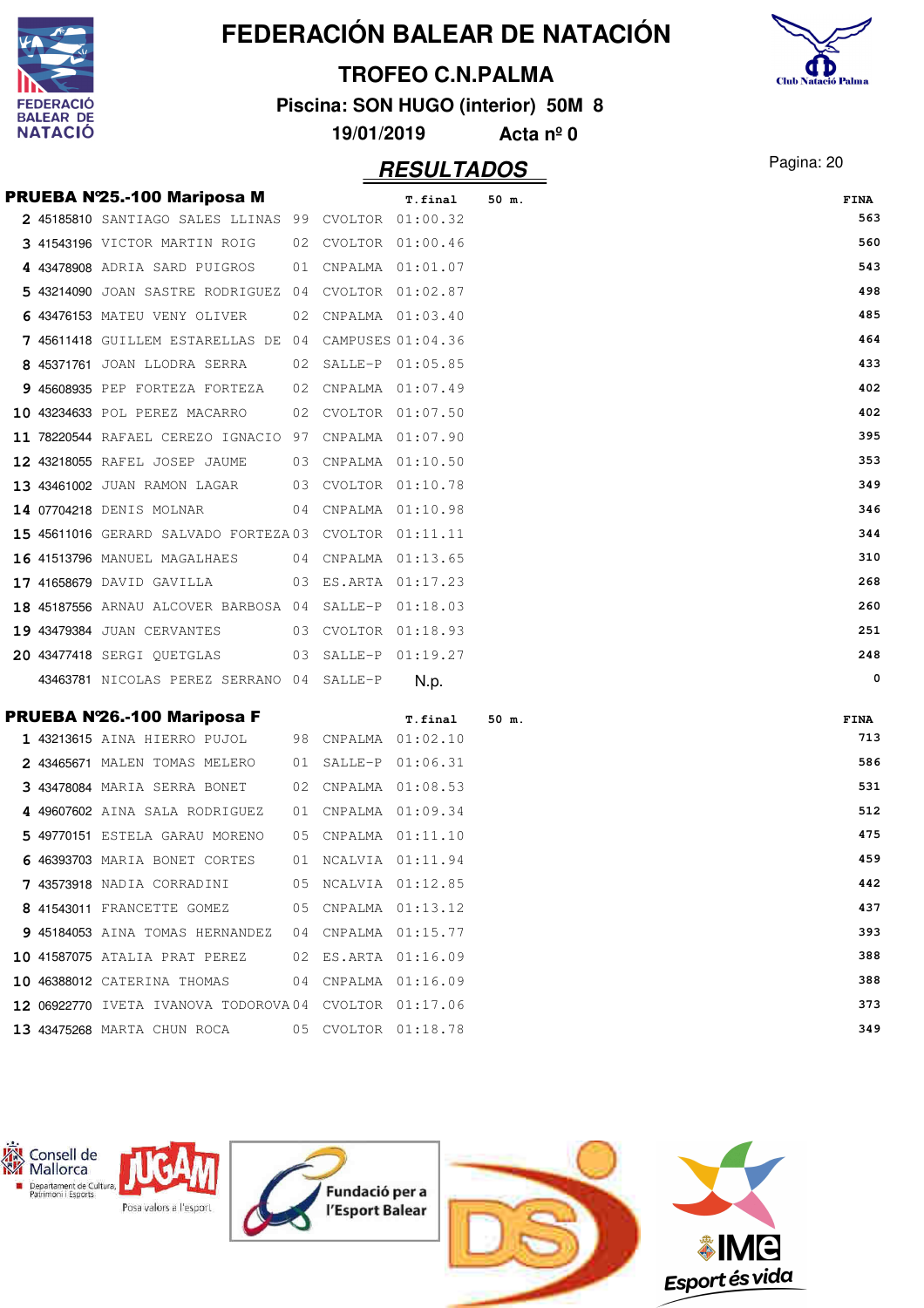|   |                    |                                                       |    |                     |                                    |                    | FEDERACIÓN BALEAR DE NATACIÓN |                           |
|---|--------------------|-------------------------------------------------------|----|---------------------|------------------------------------|--------------------|-------------------------------|---------------------------|
|   |                    |                                                       |    |                     | <b>TROFEO C.N.PALMA</b>            |                    |                               |                           |
|   | ERACIO             |                                                       |    |                     | Piscina: SON HUGO (interior) 50M 8 |                    |                               | <b>Club Natació Palma</b> |
|   | EAR DE.<br>NATACIÓ |                                                       |    | 19/01/2019          |                                    | Acta $n^{\circ}$ 0 |                               |                           |
|   |                    |                                                       |    |                     |                                    |                    |                               |                           |
|   |                    |                                                       |    |                     | <b>RESULTADOS</b>                  |                    |                               | Pagina: 21                |
|   |                    | PRUEBA Nº26.-100 Mariposa F                           |    |                     | T.final                            | 50 m.              |                               | <b>FINA</b>               |
|   |                    | 14 46388666 MARTA RODRIGUEZ MIÑAN 05 NCALVIA 01:19.08 |    |                     |                                    |                    |                               | 345                       |
|   |                    | 15 45189546 NEUS SERRA REGAL                          | 05 | CN.INCA 01:19.68    |                                    |                    |                               | 338                       |
|   |                    | 16 43470581 NEUS REY GARCIA                           | 02 | NCALVIA 01:19.73    |                                    |                    |                               | 337                       |
|   |                    | 17 43470223 AINA BOIX HOMAR                           | 05 | CNPALMA 01:20.71    |                                    |                    |                               | 325                       |
|   |                    | 18 12344371 MARIOLA SVOLJSAK                          | 03 | NCALVIA 01:21.63    |                                    |                    |                               | 314                       |
|   |                    | 19 43217884 ALISON ANDREA                             | 04 | CVOLTOR 01:21.64    |                                    |                    |                               | 314                       |
|   |                    | <b>20 45192702 NEUS CANYELLES</b>                     | 05 | CVOLTOR 01:22.93    |                                    |                    |                               | 299                       |
|   |                    | 45187152 AITANA ROMAN ANDUJAR                         | 02 | CNPALMA             | N.p.                               |                    |                               | 0                         |
|   |                    | PRUEBA Nº27.-200 Libres M                             |    |                     | T.final                            | 50 m.              | 100 m.                        | <b>FINA</b>               |
|   |                    | 1 45190652 RAUL BERMIN MORAIS                         | 02 | CNPALMA             | 02:05.52                           |                    | 01:00.34                      | 537                       |
|   |                    | 2 43472637 PAU MARTORELL CARDONA 01                   |    | CNPALMA 02:06.17    |                                    |                    | 01:01.33                      | 528                       |
|   |                    | 43170898 JOSEP ANTONI MASCARO                         | 89 | CN.INCA 02:08.83    |                                    |                    | 01:00.94                      | 496                       |
|   |                    | 43470663 MARCOS SANCHEZ                               | 04 | SALLE-P             | 02:12.33                           |                    | 01:03.67                      | 458                       |
| 5 |                    | 46390428 ALEX FERNANDEZ GOMEZ                         | 03 | CN.INCA 02:18.02    |                                    |                    | 01:06.57                      | 404                       |
|   |                    | 41618413 JOAN EVANGELISTI                             | 01 | LLUCMA              | 02:18.24                           |                    | 01:06.23                      | 402                       |
|   |                    | 7 41573980 ALEJANDRO SEGRERA                          | 02 | FELANITX 02:19.30   |                                    |                    | 01:06.60                      | 393                       |
|   |                    | 8 45192703 PAU CANYELLES FERRAGUT 03                  |    | CVOLTOR 02:20.52    |                                    |                    | 01:07.81                      | 382                       |
|   |                    | 9 43479063 DANIEL CERDA HOLMAGER 00                   |    | CN.INCA 02:20.65    |                                    |                    | 01:06.40                      | 381                       |
|   |                    | 10 41583512 MATIAS VICENS                             | 94 | FELANITX 02:22.30   |                                    |                    | 01:08.00                      | 368                       |
|   |                    | 11 46391659 ESTEVE ADELL HORRACH                      |    | 04 NCALVIA 02:23.37 |                                    |                    | 01:10.40                      | 360                       |
|   |                    | 12 43461489 TONI FRAU SIQUIER                         |    | 02 CVOLTOR 02:24.28 |                                    |                    | 01:07.56                      | 353                       |
|   |                    | 13 43473260 RAUL TUDELA MALLEN 04 CVOLTOR 02:25.07    |    |                     |                                    |                    | 01:09.93                      | 348                       |
|   |                    | <b>14 41658679</b> DAVID GAVILLA                      |    | 03 ES.ARTA 02:26.75 |                                    |                    | 01:11.00                      | 336                       |
|   |                    | 15 41622632 JORGE GONZALEZ                            |    | 04 ES.ARTA 02:35.02 |                                    |                    | 01:12.27                      | 285                       |
|   |                    | 16 43186151 MIGUEL CLADERA MUNAR 92 CN.INCA 02:39.13  |    |                     |                                    |                    | 01:13.87                      | 263                       |
|   |                    |                                                       |    |                     |                                    |                    |                               |                           |
|   |                    | <b>PRUEBA Nº28.-200 Libres F</b>                      |    |                     | T.final                            | 50 m.              | 100 m.                        | FINA                      |
|   |                    | 1 78222374 Mª PILAR PERELLO                           |    | 00 CNPALMA 02:10.09 |                                    |                    | 01:03.87                      | 655                       |
|   |                    | 2 43466614 MARTA MARIA GUASP                          |    | 04 CVOLTOR 02:10.21 |                                    |                    | 01:04.46                      | 653                       |
|   |                    | 3 43474350 MARINA JOVER GALLEGO                       |    | 00 NCALVIA 02:10.71 |                                    |                    | 01:04.05                      | 646                       |
|   |                    | 4 43228977 CLAUDIA ALVAREZ                            |    | 02 CNPALMA 02:17.07 |                                    |                    | 01:07.31                      | 560                       |
|   |                    | 5 43232487 LUA RIEDMULLER ALONSO 05 NCALVIA 02:22.06  |    |                     |                                    |                    | 01:08.67                      | 503                       |
|   |                    | 6 02848609 JOHANNA E. SCHULZ                          |    | 02 CVOLTOR 02:24.83 |                                    |                    | 01:12.02                      | 475                       |
|   |                    | 7 43227870 AINA TORO GARCIA                           |    | 02 NCALVIA 02:25.87 |                                    |                    | 01:10.68                      | 465                       |

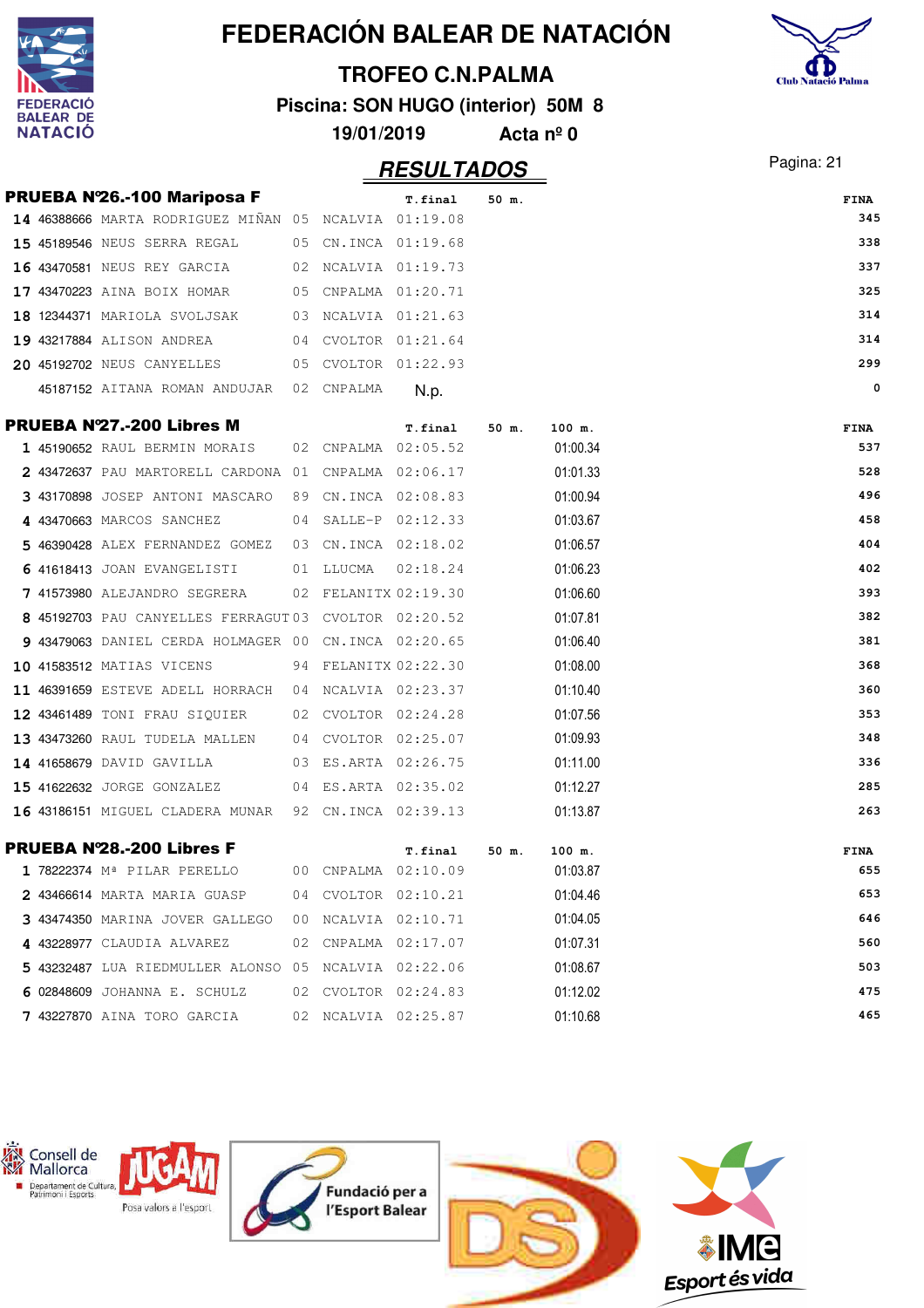

#### **TROFEO C.N.PALMA**

**Piscina: SON HUGO (interior) 50M 8**



**19/01/2019 Acta nº 0**

|  | <b>PRUEBA Nº28.-200 Libres F</b>                                     |      |           | T.final              | 50 m. | 100 m.   | FINA |
|--|----------------------------------------------------------------------|------|-----------|----------------------|-------|----------|------|
|  | 8 78223022 KIARA TORRICO RUIZ 05 CVOLTOR 02:27.37                    |      |           |                      |       | 01:12.03 | 451  |
|  | 9 45189546 NEUS SERRA REGAL 05 CN.INCA 02:28.54                      |      |           |                      |       | 01:11.74 | 440  |
|  | 10 43460934 MARIA NEUS DELICADO                                      |      |           | 03 CVOLTOR 02:28.88  |       | 01:11.65 | 437  |
|  | 11 09137071 EMMA LYDIA NAPIER                                        |      | 04 LLUCMA | 02:29.32             |       | 01:11.22 | 433  |
|  | <b>12 45614381</b> MARTA RUBIO BUJOSA                                |      |           | 05 CNPALMA 02:30.28  |       | 01:13.18 | 425  |
|  | 13 46393032 CAROLINA HEREDIA 05 SALLE-P 02:30.62                     |      |           |                      |       | 01:12.08 | 422  |
|  | <b>14 43218056</b> ELISABET M <sup>ª</sup> JAUME 03 MASTBAL 02:31.02 |      |           |                      |       | 01:12.09 | 419  |
|  | <b>15 46390475</b> MARIA BARCELO SERRA                               |      | 04 LLUCMA | 02:32.21             |       | 01:12.77 | 409  |
|  | <b>16 41620244</b> JOANA MARIA SASTRE                                |      |           | 05 FELANITX 02:36.49 |       | 01:16.59 | 376  |
|  | 17 46389177 AINA CACERES TORRES                                      |      |           | 05 CN.INCA 02:36.65  |       | 01:15.18 | 375  |
|  | <b>18 43477108</b> NATALIA MARTINEZ 04 CVOLTOR 02:38.25              |      |           |                      |       | 01:18.15 | 364  |
|  | 19 43474334 PAULA NADAL CANET 04 NCALVIA 02:42.43                    |      |           |                      |       | 01:17.28 | 337  |
|  | 20 45370176 PAULA FRAU BOSCH 05 NCALVIA 02:47.03                     |      |           |                      |       | 01:19.71 | 309  |
|  | 43228048 LUCIA CARLA ELICABE 03 CNPALMA                              |      |           | Baja                 |       |          | 0    |
|  | PRUEBA N'29.-200 Braza M                                             |      |           | T.final              | 50 m. | 100 m.   | FINA |
|  | 1 78220544 RAFAEL CEREZO IGNACIO 97 CNPALMA 02:36.72                 |      |           |                      |       | 01:13.52 | 528  |
|  | 2 45370094 MARC LLINAS FRAU 61 CNPALMA 02:45.33                      |      |           |                      |       | 01:20.06 | 450  |
|  | 3 45614675 ALVARO MIRO JURADO 04 CVOLTOR 02:48.15                    |      |           |                      |       | 01:20.26 | 427  |
|  | 4 43471141 BARTOMEU VERDERA 04 CAMPUSES 02:56.04                     |      |           |                      |       | 01:23.45 | 373  |
|  | 5 43461003 ADRIAN RODRIGUEZ 03 CVOLTOR 03:08.58                      |      |           |                      |       | 01:28.07 | 303  |
|  | 6 43473472 ADAN ROMERO PONCE $\qquad \qquad$ 04 NCALVIA 03:17.94     |      |           |                      |       | 01:32.85 | 262  |
|  | 43469427 JOEL LOPEZ RISCO 04 CN.INCA                                 |      |           | Desc                 |       |          | 0    |
|  | 46391666 EDUARD CERDA CALVO 02 CN.INCA                               |      |           | Baja                 |       |          | 0    |
|  | PRUEBA Nº30.-200 Braza F                                             |      |           | T.final              | 50 m. | 100 m.   | FINA |
|  | <b>1 41543010</b> CARME GOMEZ CAMPINS                                |      |           | 03 CNPALMA 02:49.35  |       | 01:21.77 | 554  |
|  | 2 43223998 JARA PUERTAS PUYOL                                        |      |           | 03 SALLE-P 02:52.87  |       | 01:22.52 | 521  |
|  | 3 43475420 LILIA ARROM LLIZO                                         |      |           | 04 CN.INCA 02:54.35  |       | 01:23.30 | 508  |
|  | 4 43235046 PAULA GAYA BISOUERRA 05 CN.INCA 03:05.57                  |      |           |                      |       | 01:27.60 | 421  |
|  | 5 45691103 PAULA COLOMAR CARRASCO04 CAMPUSES 03:08.59                |      |           |                      |       | 01:30.54 | 401  |
|  | 6 45696080 CLAUDIA AMENGUAL                                          |      |           | 05 CN.INCA 03:09.10  |       | 01:30.34 | 398  |
|  | 7 43480417 MARIA BURGUERA MOREY                                      | - 03 | ILLES     | 03:11.65             |       | 01:30.50 | 382  |
|  | 8 43464409 IRENE VAZQUEZ ANDRES                                      | 04   |           | SALLE-P 03:12.78     |       | 01:32.87 | 376  |
|  | 9 45692981 ELBA RODRIGUEZ GARCIA 05 NCALVIA 03:20.95                 |      |           |                      |       | 01:35.39 | 332  |

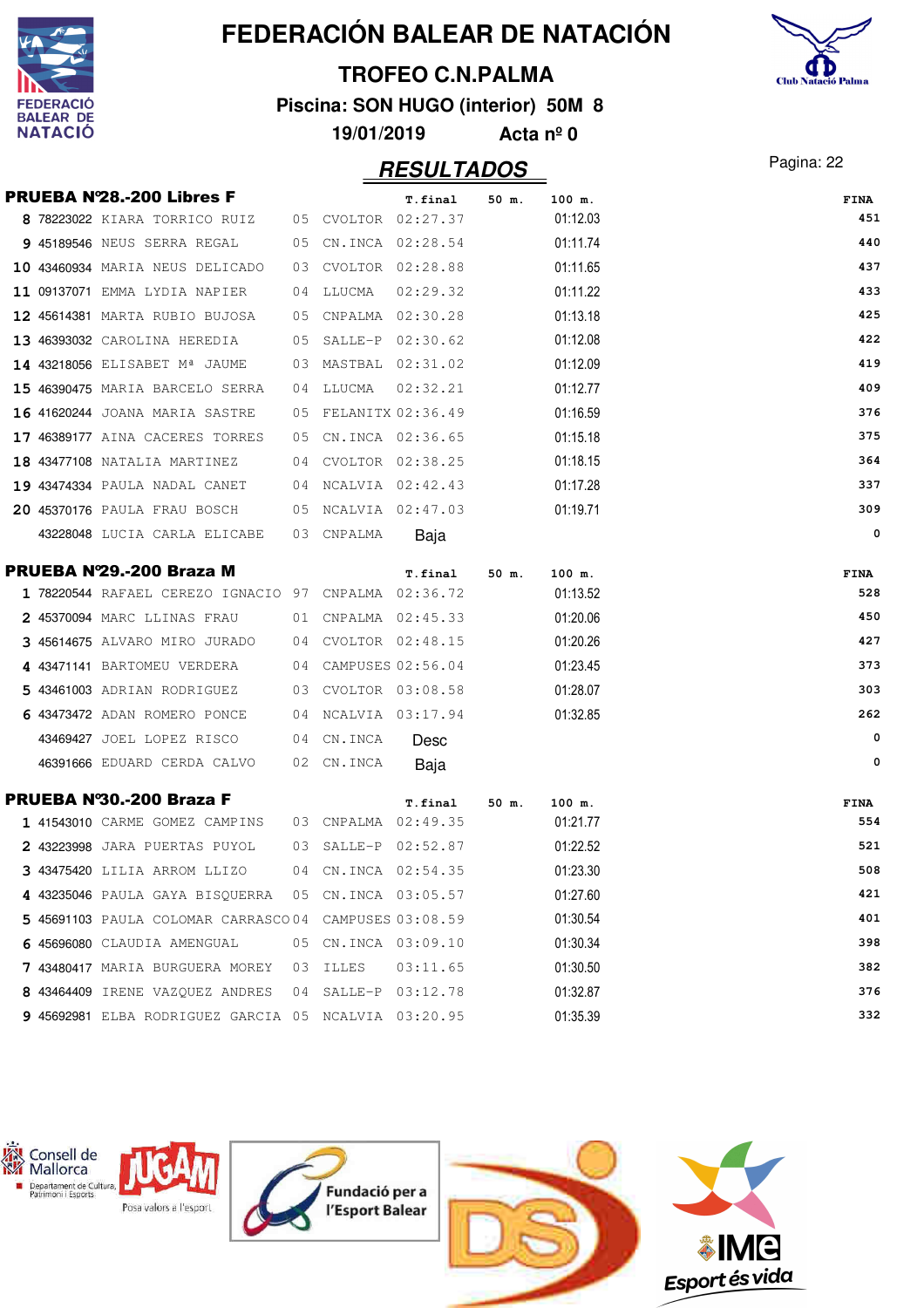

# Club Natació Palma

#### **TROFEO C.N.PALMA**

**Piscina: SON HUGO (interior) 50M 8**

| 19/01/2019 | Acta $n^{\circ}$ 0 |
|------------|--------------------|
|------------|--------------------|

## Pagina: 23 **RESULTADOS**

| PRUEBA Nº31.-200 Espalda M                            |                     | T.final              | 50 m. | 100 m.   | <b>FINA</b>        |
|-------------------------------------------------------|---------------------|----------------------|-------|----------|--------------------|
| 1 43210593 DAVID DEL VALLE MARIN 03 CAMPUSES 02:23.28 |                     |                      |       | 01:10.17 | 477                |
| 2 43224511 GONZALO TORRES PUERTAS 04 SALLE-P 02:37.59 |                     |                      |       | 01:16.67 | 358                |
| PRUEBA Nº32.-200 Espalda F                            |                     | T.final              | 50 m. | 100 m.   | <b>FINA</b>        |
| 1 49923805 MARTINA MANRESA 05 SALLE-P 02:22.56        |                     |                      |       | 01:09.34 | 659                |
| 2 43467318 GABRIELA VELASCO                           |                     | 05 CAMPUSES 02:31.03 |       | 01:14.33 | 554                |
| 3 43465024 LUCIA MENENDEZ                             |                     | 04 SALLE-P 02:31.78  |       | 01:13.65 | 546                |
| 4 43228048 LUCIA CARLA ELICABE                        |                     | 03 CNPALMA 02:32.31  |       | 01:15.40 | 540                |
| 5 43233035 LAURA SIMO PEREZ                           |                     | 05 SALLE-P 02:52.59  |       | 01:23.37 | 371                |
| PRUEBA Nº33.-200 Mariposa M                           |                     | T.final              | 50 m. | 100 m.   | <b>FINA</b>        |
| 1 45699211 SAMUEL DIAZ GUERRERO 03 CNPALMA 02:12.31   |                     |                      |       | 01:03.98 | 599                |
| 2 46392451 MARC FALCO GUILLEM                         |                     | 03 SALLE-P 02:17.23  |       | 01:04.20 | 537                |
| 3 43214090 JOAN SASTRE RODRIGUEZ 04 CVOLTOR 02:24.46  |                     |                      |       | 01:06.56 | 460                |
| PRUEBA Nº34.-200 Mariposa F                           |                     | T.final              | 50 m. | 100 m.   | <b>FINA</b>        |
| 1 45614441 CLAUDIA NUÑEZ LLADO 05 SALLE-P 02:30.05    |                     |                      |       | 01:10.80 | 535                |
| 2 41664004 AINA GARCIA VIVES                          |                     | 03 SALLE-P 02:33.50  |       | 01:12.65 | 500                |
| 3 46394473 NEREA CASTAÑER NOGUERA 03 CVOLTOR 02:33.87 |                     |                      |       | 01:12.91 | 496                |
| 4 46388666 MARTA RODRIGUEZ MIÑAN 05 NCALVIA 02:50.76  |                     |                      |       | 01:20.78 | 363                |
| <b>PRUEBA Nº35.-100 Libres M MASTER</b>               |                     | T.final              | 50 m. |          | <b>FINA</b>        |
| 1 43115340 DANIEL LLOMPART                            | 78 CNPALMA 00:57.77 |                      |       |          | 535                |
| 2 41524417 RAFAEL CRUZ LLITERAS 85 LLUCMA             |                     | 00:58.41             |       |          | 518                |
| 3 41572288 PEDRO JUAN VIVES 92 FELANITX 00:58.54      |                     |                      |       |          | 515                |
| 4 34066349 JAIME COLL ABRAHAM 73 CNPALMA 01:05.31     |                     |                      |       |          | 371                |
| 5 74512089 JOSE GARIJO MEGIAS                         | 77 CNPALMA 01:05.35 |                      |       |          | 370                |
| 6 43205128 ALBERTO GARCIA SUÑER                       | 93 MASTBAL 01:07.00 |                      |       |          | 343                |
| 7 36035492 ALVARO MARIA BARRO                         | 59 ESMAS            | 01:07.96             |       |          | 329                |
| 8 52359358 ANTONIO BORRALLO                           | 79 CNPALMA 01:08.78 |                      |       |          | 317                |
| 9 45061441 FRANCISCO NAVARRO                          | 57 CNPALMA 01:12.65 |                      |       |          | 269                |
| 10 02107196 DOMENICO CASA                             | 66 ESMAS            | 01:15.40             |       |          | 241                |
| 00288920 BERND HARALD DR                              | 60 ES.ARTA          | N.p.                 |       |          | $\mathbf 0$        |
| 01951570 STEPHAN SCHMID                               | 70 ES.ARTA          | N.p.                 |       |          | $\mathbf 0$        |
| 46801920 ISRAEL BEGUE YOLDI                           | 75 CNPALMA          | N.p.                 |       |          | $\pmb{\mathsf{0}}$ |